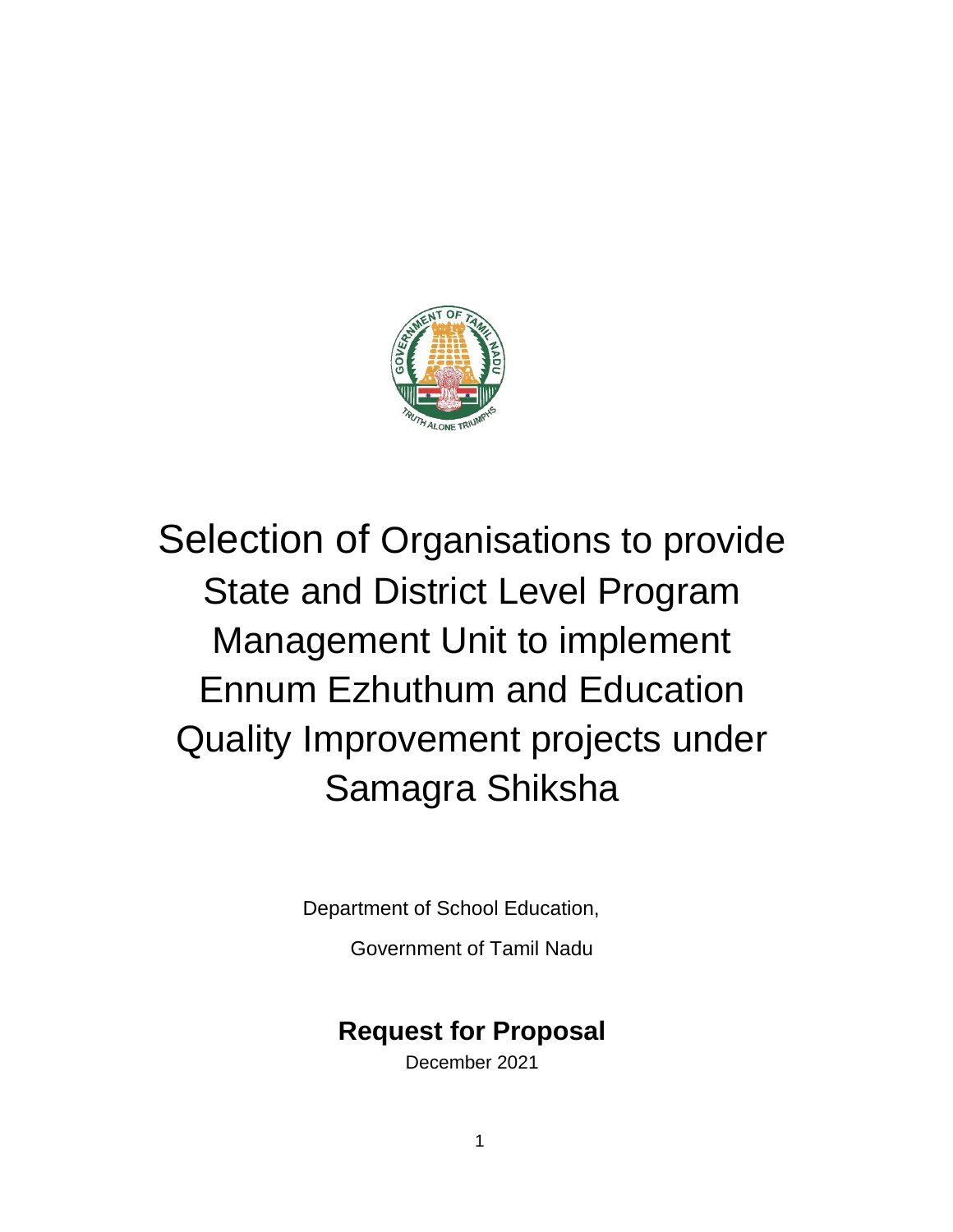# **TABLE OF CONTENTS**

| Letter of Invitation                           | 3               |
|------------------------------------------------|-----------------|
| 1. General Information                         | 4               |
| 1.1 RfP Data Sheet                             | $\overline{4}$  |
| 1.2 Instructions to the Organisations          | 5               |
| 2. Background                                  | 11              |
| 3. Terms of Reference                          | 12 <sup>2</sup> |
| 3.1 Overview                                   | 12 <sup>2</sup> |
| 3.2 Scope of Work                              | 13              |
| 4. Payment Schedule                            | 27              |
| 5. Proposal Evaluation                         | 27              |
| 6. Standard Forms                              | 31              |
| Form 6A: Covering Letter                       | 32              |
| Form 6B: General Information                   | 33              |
| Form 6C: Organisation's Experience             | 34              |
| Form 6D: Description of Approach and Work Plan | 35              |
| Form 6E: Financial Proposal Submission Form    | 36              |
| Form 6F: Summary of Costs                      | 37              |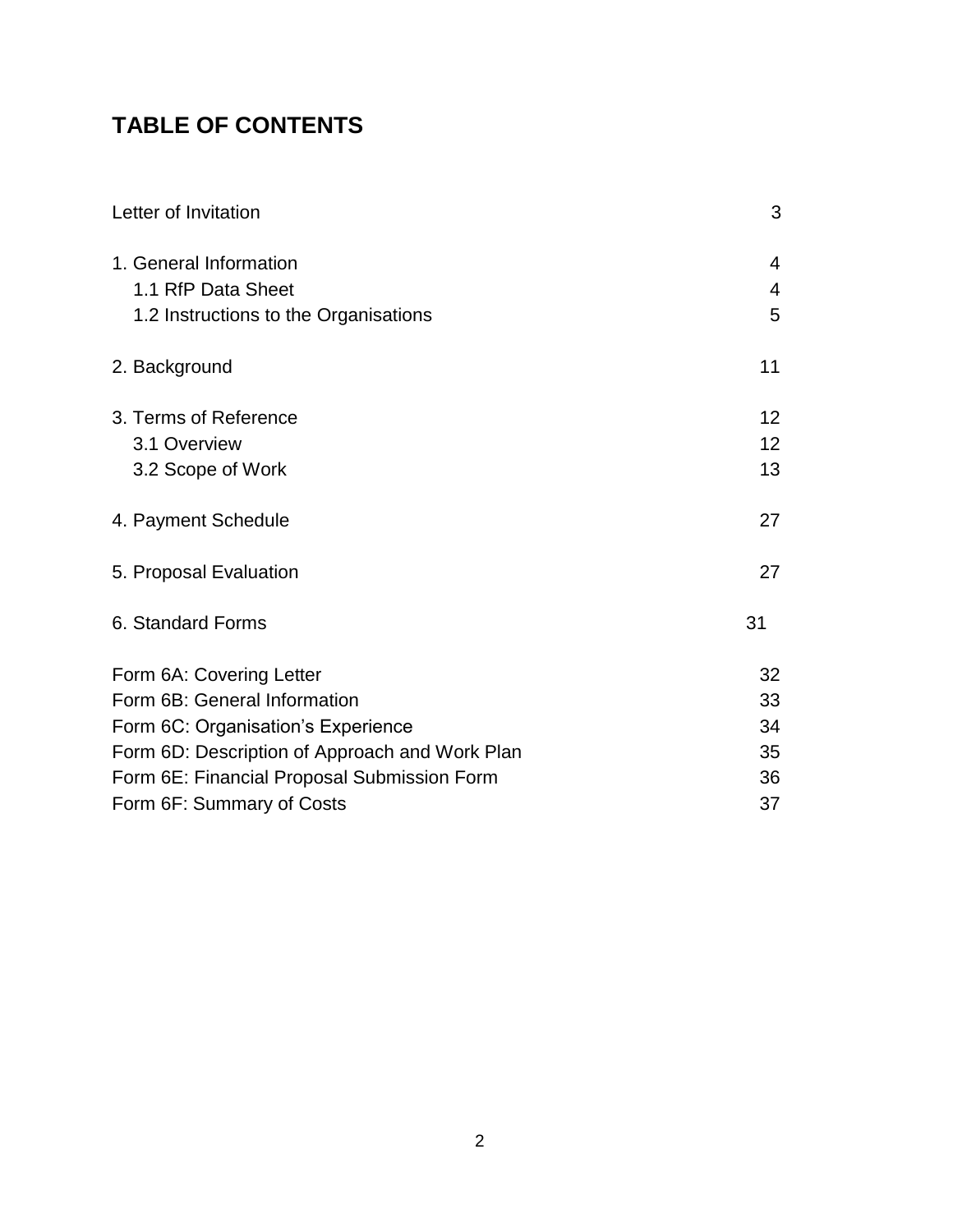# **LETTER OF INVITATION**

### **State Project Director**  Samagra Shiksha DPI Campus, College Road, Nungambakkam, Chennai, Tamil Nadu 600 006

Date: **07<sup>th</sup> Dec 2021** 

#### **RfP Reference:** RfP/ Samagra Shiksha –

**Assignment Title:** Selection of Organisations to provide State and District Level Program Management Unit to implement Ennum Ezhuthum and Education Quality Improvement projects under Samagra Shiksha

The Samagra Shiksha, School Education Department, Government of Tamil Nadu (hereinafter referred as "Samagra Shiksha Office") has been implementing - this Integrated Scheme for School Education to ensure inclusive and equitable quality education from class  $1<sup>st</sup>$ -12<sup>th</sup> Standard.

As a part of this initiative, the Samagra Shiksha invites eligible Organisations to indicate their interest in providing their services to provide Selection of Organisations to provide State and District Level to implement Education Quality Improvement projects across Ennum Ezhuthum and other education initiatives across the State Government schools to improve student learning outcomes and ensure quality education for every child.

The RfP comprises of the following 6 parts:

- 1. General Information
- 2. Background
- 3. Terms of Reference
- 4. Payment Schedule
- **5.** Proposal Evaluation
- **6.** Standard Forms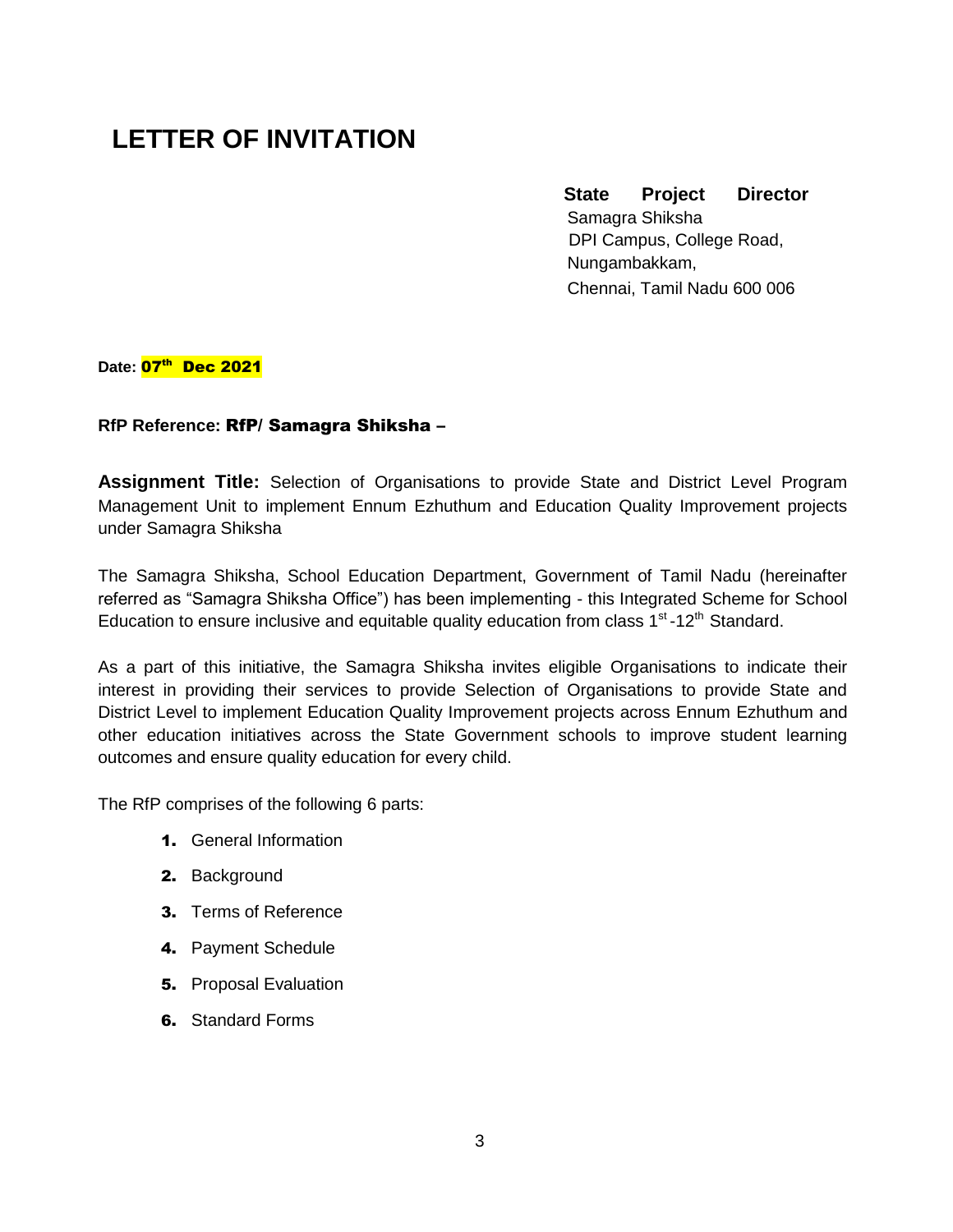# **1. General Information**

# **1.1. RfP Data Sheet**

| SI.No. | <b>Particulars</b>                                                                                                                           | <b>Remarks</b>                                                                                                                                                                  |
|--------|----------------------------------------------------------------------------------------------------------------------------------------------|---------------------------------------------------------------------------------------------------------------------------------------------------------------------------------|
| 1.     | RfP No.                                                                                                                                      | RfP/ Samagra Shiksha - XXX                                                                                                                                                      |
| 2.     | <b>RfP Publication Date</b>                                                                                                                  | 07-12-2021                                                                                                                                                                      |
| 3.     | Assignment                                                                                                                                   | Organisations to provide State and District Level<br>Program Management Unit to implement Ennum<br>Ezhuthum and Education Quality Improvement<br>projects under Samagra Shiksha |
| 4.     | <b>Project Duration</b>                                                                                                                      | 12 months                                                                                                                                                                       |
| 5.     | Pre-bid Meeting (online)                                                                                                                     | 14-12-2021 03:00 PM<br>Online Pre-bid Meeting link can be obtained from<br>official website by 14-12-2021                                                                       |
| 6.     | date<br>time<br>Last<br>and<br>0f<br>of<br>submission<br>Technical<br>Proposal, Financial Proposal<br>and EMD<br>(Original in Physical Copy) | 28-12-2021 11:00 AM<br><b>Submission Details:</b><br>Samagra Shiksha,<br>DPI Campus, College Road, Nungambakkam,<br>Chennai, Tamil Nadu 600 006                                 |
| 7.     | Time and date of opening<br>οf<br>Pre-qualification<br>Envelope                                                                              | 28-12-2021 03:30 PM                                                                                                                                                             |
| 8.     | Technical<br>approach<br>Presentation and opening<br>of Technical bids                                                                       | 29-12-2021 (11 am to 4 pm)                                                                                                                                                      |
| 9.     | <b>Address for Communication</b>                                                                                                             | Samagra Shiksha<br>DPI Campus, College Road,<br>Nungambakkam, Chennai, Tamil Nadu 600 006<br>Email: spd.ssatn@gmail.com                                                         |
| 10.    | Point of Contact                                                                                                                             | 044-28278068                                                                                                                                                                    |
| 11.    | <b>Bid Evaluation</b>                                                                                                                        | "Quality cum Cost Based Selection (QCBS)" with<br>Technical component and Financial component in<br>the ratio of 80:20                                                          |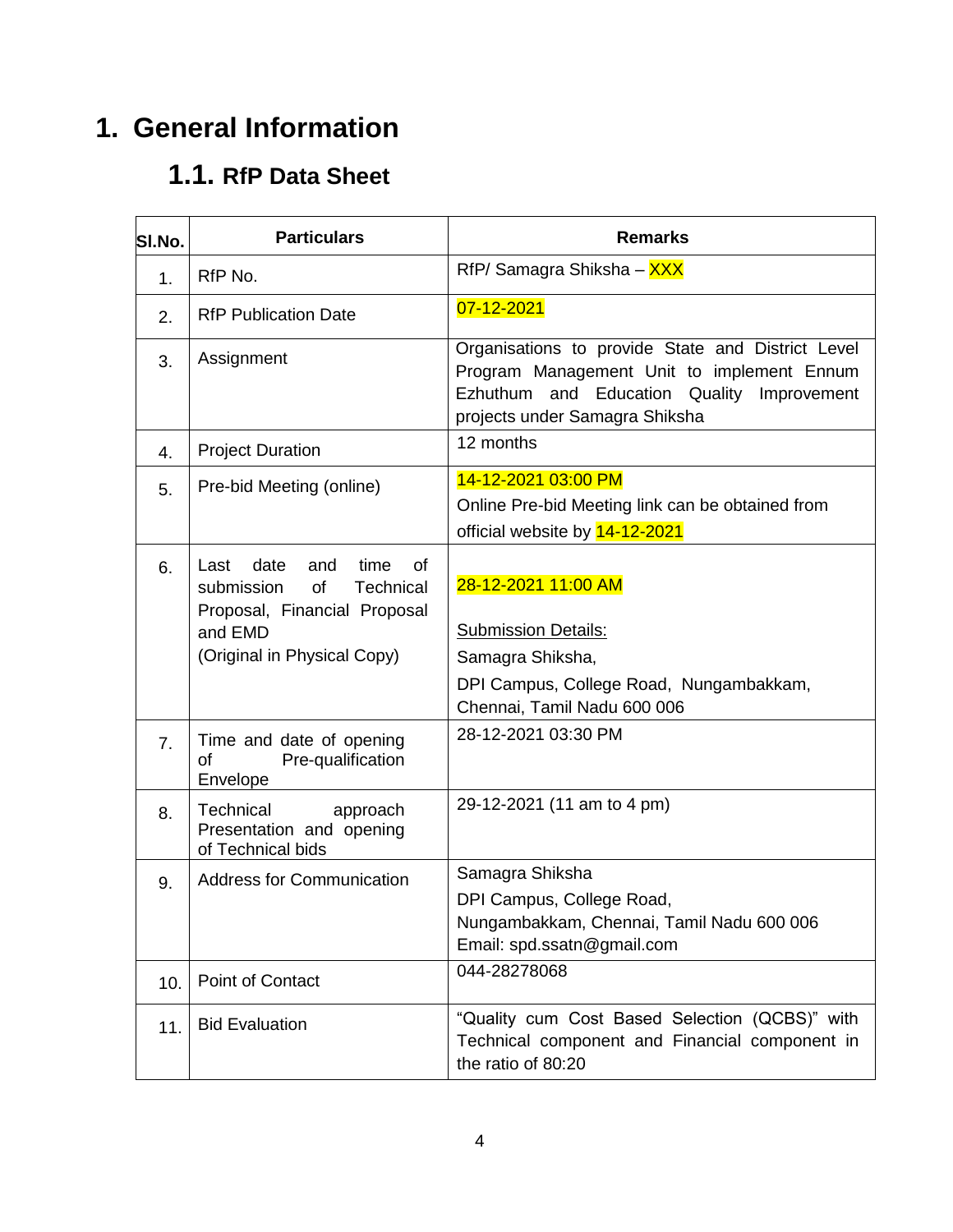| Deposit<br>Money<br>Earnest<br>12.1<br>(Original in Physical Copy) | Rs. 7,40,000/- (Rupees seven lakh and forty<br>thousand only)<br>In the form of DD in favor of $-$ "Tamil Nadu State<br>Mission of Education for All - Samagra Shiksha" |
|--------------------------------------------------------------------|-------------------------------------------------------------------------------------------------------------------------------------------------------------------------|
|--------------------------------------------------------------------|-------------------------------------------------------------------------------------------------------------------------------------------------------------------------|

# **1.2 Instructions to the Organisations**

### 1.2.1.Introduction

1.2.1.1. The organisations are invited to submit a Technical Proposal and a Financial Proposal, as specified in the Data Sheet for the services required for the Assignment named in the Data Sheet. The Proposals will be the basis for contract negotiations and for signing of a contract with the selected Organisations.

1.2.1.2. Samagra Shiksha office will select an organisation among those whose proposals are accepted, in accordance with the evaluation criteria and selection methodology indicated in Section 4.

1.2.1.3. The organisations, in the event of being a non-profit Organisation, must

- a. be registered as a Charitable organisation under Section 12(a) ;
- b. have education as the core objective of the organisation as per their Articles of Association/ Trust Deed objectives

1.2.1.4. Notwithstanding anything contained in this RfP, Samagra Shiksha office reserves the right to accept or reject any Proposal and to annul the Selection Process and reject all Proposals, at any time without any liability or any obligation for such acceptance, rejection or annulment, and without assigning any reasons thereof. Without prejudice to the generality of the above clause, Samagra Shiksha office reserves the right to reject any Proposal if:

- a. At any time, a material misrepresentation is made or discovered, or
- **b.** The organisation does not provide, within the time specified by Samagra Shiksha office, the supplemental information sought by Samagra Shiksha office for evaluation of the Proposal.
- c. Misrepresentation by/ improper response by/delay or non-submission of supplemental information required from the Organisation may lead to the disqualification of the Organisation.

1.2.1.5. The Organisations shall be responsible for all of the costs associated with the preparation of their Proposals and their participation, visits to Samagra Shiksha office, if any, etc. Samagra Shiksha office will not be responsible or in any way liable for such costs, regardless of the conduct or outcome of the process.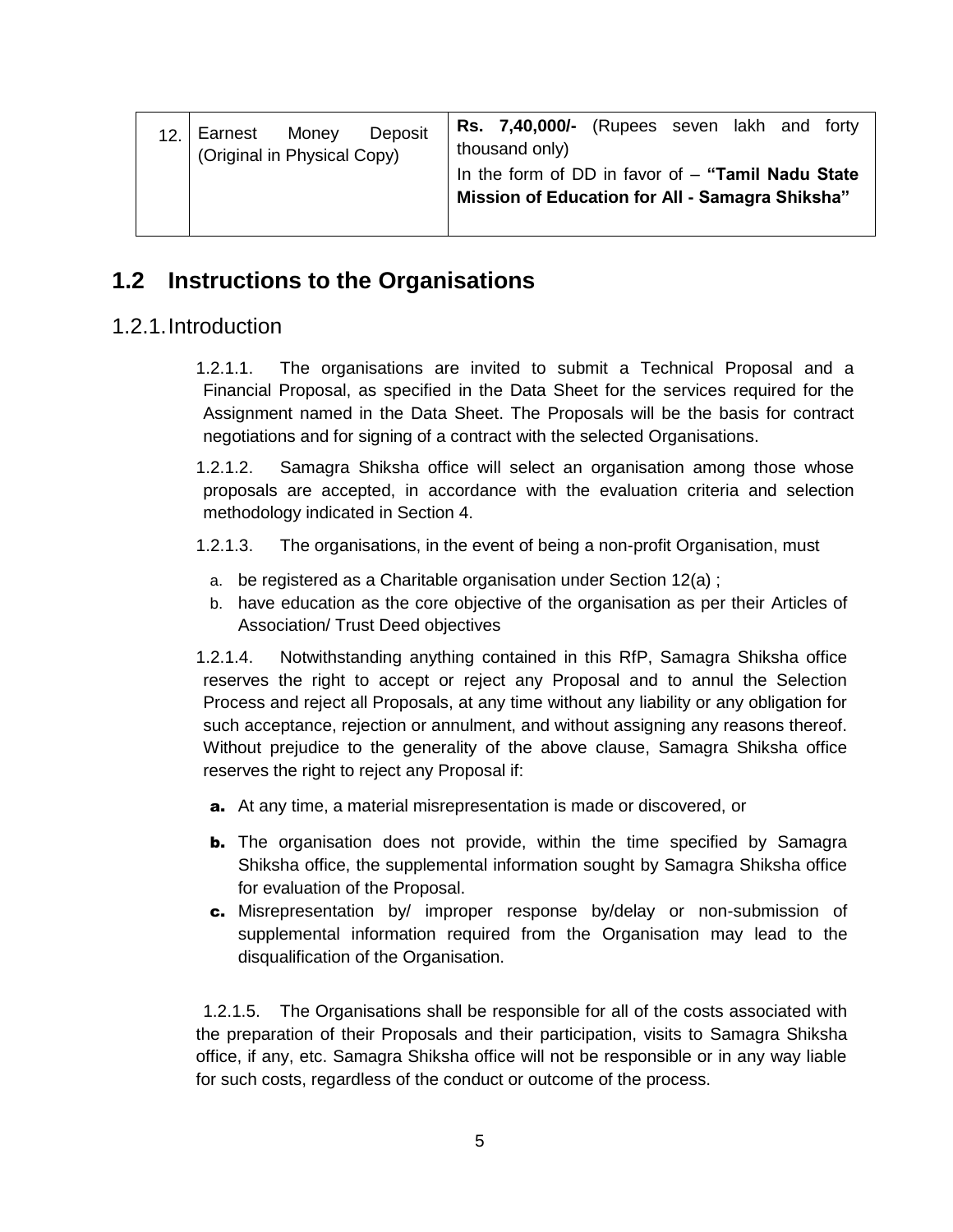1.2.1.6. Organisations may not associate with other Organisations/Organisations in the form of a joint venture or a sub-consultancy arrangement to enhance their qualifications.

1.2.1.7. Participating organisations who wish to bid must fulfill the following pre-requisites:-

| SI.No. | <b>Pre-Qualification (PQ) Criteria</b>                                                                                                                                                                                             |  |
|--------|------------------------------------------------------------------------------------------------------------------------------------------------------------------------------------------------------------------------------------|--|
| 1      | Bidder should be an entity with HQ registered in Tamil Nadu under the<br>Societies Act/ Section 8/ Trust Act as a nonprofit entity and should have been<br>in existence for at least 3 years on the date of publication of tender. |  |
| 2      | Bidder should have prior working experience with Tamil Nadu Government<br>educational state apex bodies formalized by Memorandum of Understanding<br>with such Government departments in the past 5 years.                         |  |
| 3      | Bidders should have a minimum average income/revenue of at least Rs. 1Cr<br>(audited) in the previous three financial years (FY 2017-2018, FY 2018-2019,<br>FY 2019-2020).                                                         |  |
| 4      | should not have<br>The .<br><b>Bidder</b><br>blacklisted<br>Central/State<br>been<br>by<br>Government/Departments/PSUs in India as on bid submission date.                                                                         |  |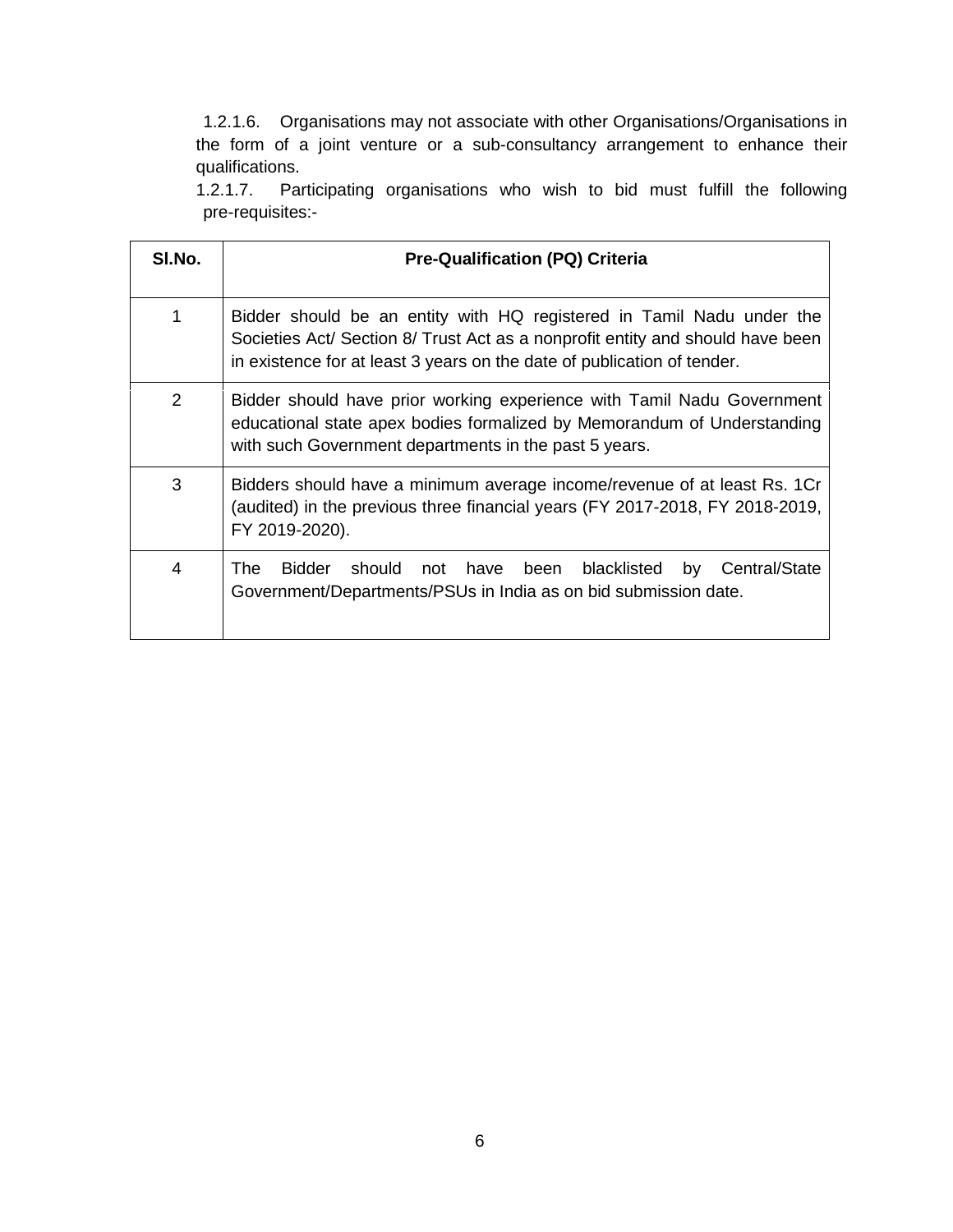# 1.2.2.Clarification and Amendment to the RfP document

1.2.2.1. At any time before the submission of Proposals, the Samagra Shiksha office may, for any reason, whether at its own initiative or in response to a clarification requested by any Organisation, modify the RfP documents by issuing an Addendum/ Corrigendum. Addenda/ Corrigenda shall be sent only by email or shall be uploaded on Samagra Shiksha office's website.

1.2.2.2. Samagra Shiksha office may at its discretion extend the deadline for the submission of Proposals by issuing an Addenda/ Corrigenda.

1.2.2.3. Organisations may request a clarification on any item of the RfP document up to the date indicated in the Data Sheet before the Proposal submission date. Any request for clarification must be sent by electronic mail (email) indicated in the Data Sheet. Samagra Shiksha office will respond only by email to such requests and/or will upload the response on the Samagra Shiksha office's website (including an explanation of the query but without identifying the source of inquiry).

1.2.2.4. All organisation(s) are requested to browse the official website & any amendments/ corrigendum/modification will be notified on our website only and such modification will be binding on them.

1.2.2.5. In order to allow organisation(s) reasonable time to take the amendment into account in preparing their bids, Samagra Shiksha office at its discretion, may extend the deadline for the submission of bids.

# 1.2.3.Pre-bid Meeting

1.2.3.1. Queries raised by the organisation(s) will be clarified during the pre-bid meeting and / or will be communicated by email to all those who have sent their queries regarding the RfP, by email. Organisation(s) are requested to send their pre-bid queries to the email id: [spd.ssatn@gmail.com](mailto:spd.ssatn@gmail.com) at least four days prior to the pre-bid meeting.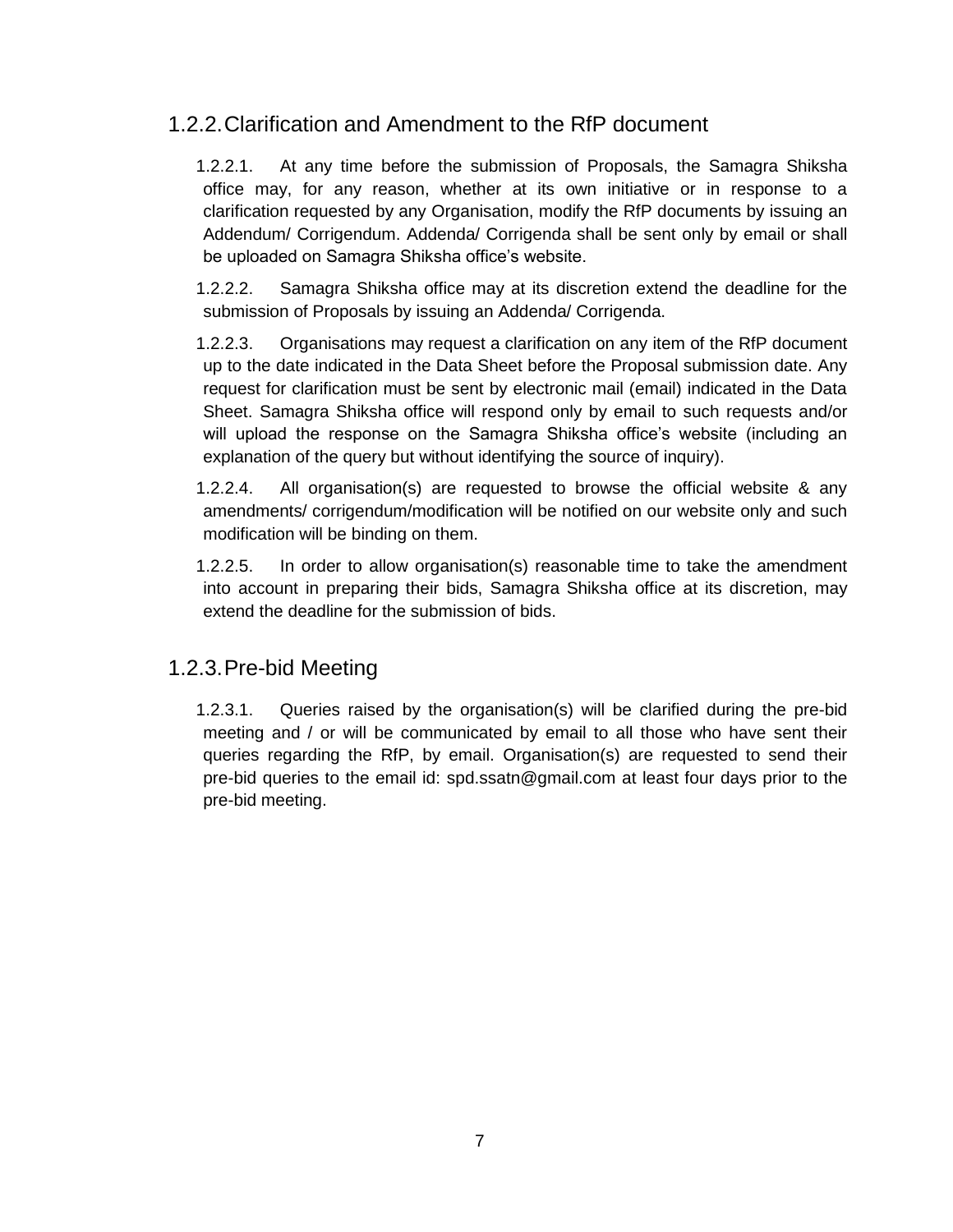# 1.2.4.Preparation of Proposal

1.2.4.1. The Proposal shall be prepared in indelible ink. It shall contain no interlineation or overwriting, except as necessary to correct errors made by the Applicant itself. Any such corrections must be initiated by the person or persons who sign(s) the Proposal.

1.2.4.2. The Authorised Representative of the organisation should initial all pages of Technical and Financial proposals. The Authorised Representative's authorisation should be confirmed by a written power of attorney or equivalent document by the competent authority accompanying the Proposal.

#### 1.2.4.3. Technical Proposal:

- a. In preparing the Technical Proposal, organisations are expected to examine the documents comprising this RfP in detail. Material deficiencies in providing the information requested may result in rejection of Proposal.
- **b.** Technical proposals should follow the prescribed Standard Forms provided in Section 6.
- c. The Technical Proposal shall not include any financial proposal

#### 1.2.4.4. Financial Proposal

- a. In preparing the Financial Proposal, organisations are expected to take into account the requirements and conditions of the RfP documents. The Financial Proposal should follow Standard Forms provided in Section 6.
- b. Organisation(s) must express the price of their services in Indian Rupees.

1.2.4.5. Wherever a specific form is prescribed in the Bid document, the Organisation shall use the form to provide relevant information. If the form does not provide space for any required information, space at the end of the form or additional sheets shall be used to convey the said information. Failing to submit the information in the prescribed format, the bid is liable for rejection. For all other cases, Organisations shall design a form to hold the required information.

#### 1.2.4.6. Modification/ Withdrawal of the Bid:

- a. Organisation may modify or withdraw its bid before the due date of bid submission.
- **b.** No Bid may be modified after the deadline for submission of bids.
- c. No Bid may be withdrawn in the interval between the deadline for submission of bids and the expiration of the period of Bid validity specified by the Organisation on the bid letter form. Withdrawal of a Bid during this interval may result in the Organisation's forfeiture of its Bid security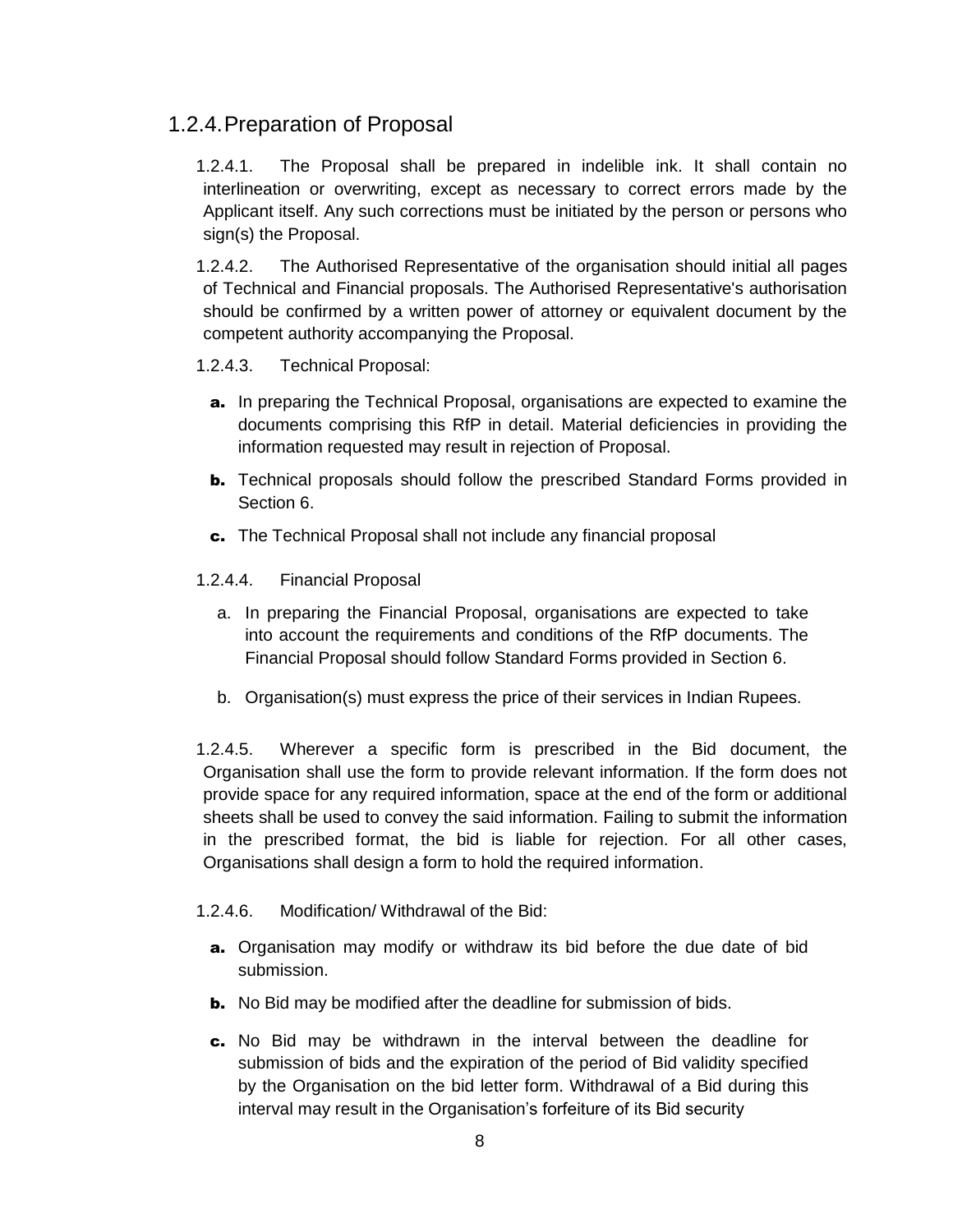# 1.2.5.Submission, Receipt and Opening of Proposals

1.2.5.1. The proposal, its contents and all correspondence and documents shall be in English.

1.2.5.2. The proposals shall remain valid for 120 days from the last date of bid submission.

1.2.5.3. The completed Proposal must be delivered at the submission address on or before Proposal Due Date (PDD) given before **28-12-2021 11:00 AM**. No Proposal shall be accepted after the closing time of Proposals.

1.2.5.4. The fee should be quoted in the Financial bid only, in case found in the Technical bid that will be rejected.

1.2.5.5. Prior to evaluation of Proposals, Samagra Shiksha office will determine whether each proposal is responsive to the requirements of the RfP at each evaluation stage. Samagra Shiksha office may, at its sole discretion, reject any Proposal that is not responsive hereunder. Samagra Shiksha reserves all rights to accept or reject any proposal without assigning any reason.

1.2.5.6. The Organisation shall submit two (2) copies of Technical Proposal (one original and one copy) and one copy of Financial Proposal. The Technical and Financial Proposals must necessarily be 'Hard Bound' separately and all pages serially numbered. 'Hard Bound' implies such binding between two covers through stitching whereby it will not be possible to replace any paper without disturbing the document. In case of any discrepancy between the original and the copy of the technical proposal, the contents as per original will only be considered.

#### 1.2.5.7. Submission Address:

State Project Director Samagra Shiksha, DPI Campus, College Road, Nungambakkam, Chennai, Tamil Nadu 600 006

1.2.5.8. Proposal Submission:

| <b>Envelop</b>      | <b>Content</b>                      | <b>Forms</b>                  |
|---------------------|-------------------------------------|-------------------------------|
| Pre-qualification   | (RfP)<br>Proposal<br>Request<br>for | Forms 6A and 6B               |
| Envelope            | envelop EMD (Separately sealed      |                               |
|                     | envelope)                           |                               |
| <b>RfP</b> Envelope | <b>Technical</b><br>Proposal        | (Separately   Form 6C and 6D) |
|                     | sealed envelope)                    |                               |
|                     | Financial<br>proposal               | (Separately Form 6E and 6F    |
|                     | sealed envelope)                    |                               |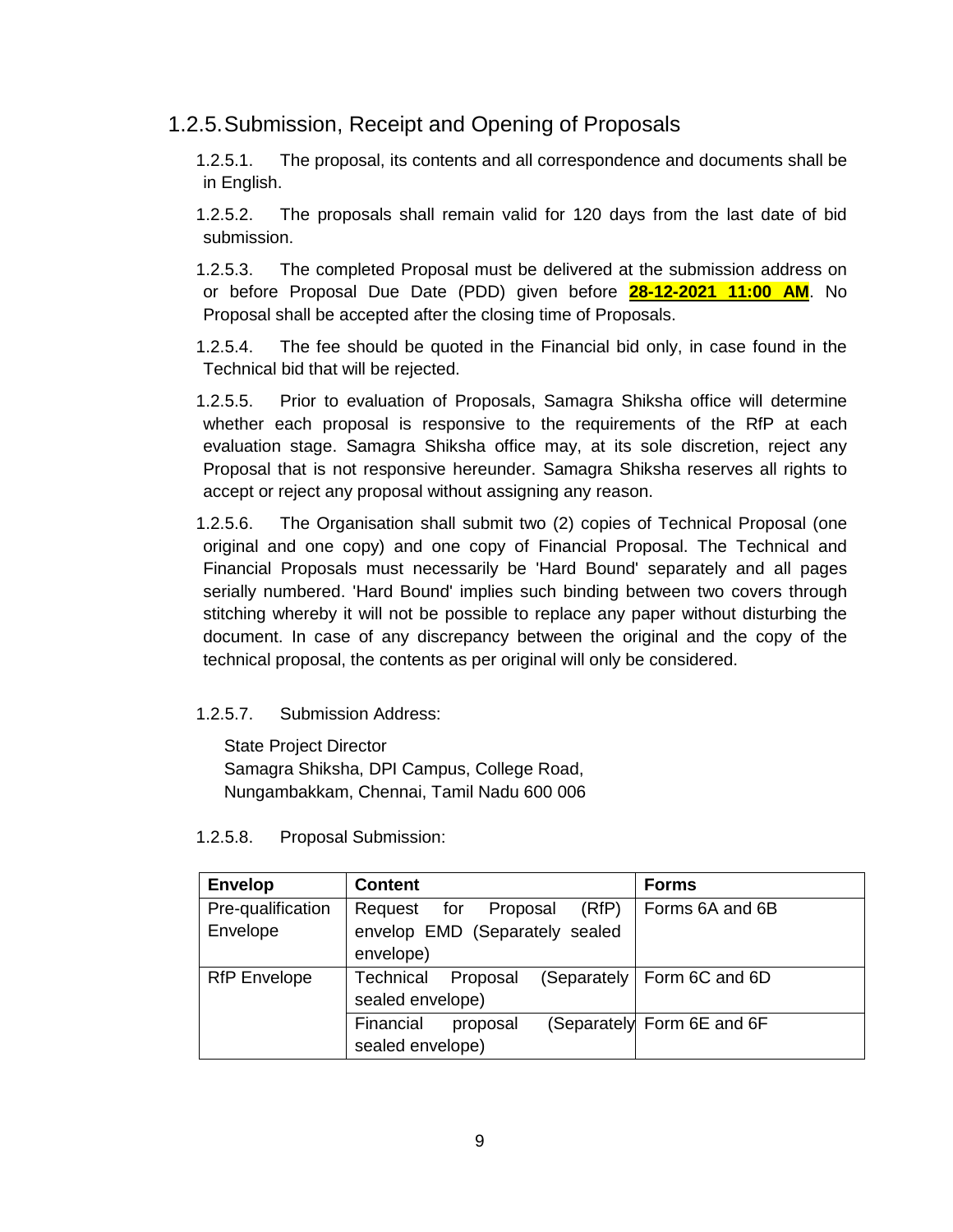1.2.5.9. After the Proposal submission until the contract is awarded, if any Organisation wishes to contact Samagra Shiksha on any matter related to its proposal, it should do so in writing at the Proposal submission address. Any effort by the Organisation to influence the Samagra Shiksha during the Proposal evaluation, Proposal comparison or contract award decisions may result in the rejection of the organisation's proposal.

# 1.2.6.Earnest Money Deposit

1.2.6.1. An Earnest Money Deposit (EMD) in the form of a Demand Draft, from a scheduled Bank in favour of "Tamil Nadu State Mission of Education for All - Samagra Shiksha" payable at Chennai, for the sum of **Rs.7,40,000/- (Rupees Seven Lakh and Forty thousand only)** will be required to be submitted by each Organisation along with the technical proposal. The EMD amount should be the exact amount and no excess or less amount should be transferred through online payment gateway. If excess or short, the tender status will be shown as invalid. Samagra Shiksha is entitled to cause forfeiture of the EMD if the Organisation revokes/ withdraws the Bid during the period of its validity and or fails to comply with the conditions.

1.2.6.2. Bids received without the specified Earnest Money Deposit shall be summarily rejected.

1.2.6.3. Earnest Money Deposits of Organisations shall be returned, without any interest, within three months after signing the contract with the successful applicant or when the selection process is cancelled by the Samagra Shiksha Office. For the successful applicant, please see Performance Guarantee Section 1.2.7

# 1.2.7.Performance Guarantee:

1.2.7.1. Samagra Shiksha office will retain the EMD of the successful Organisation as a Performance Guarantee Security Deposit. The performance security shall remain in force until the satisfactory completion of the contract and will be discharged thereafter without any interest on the EMD.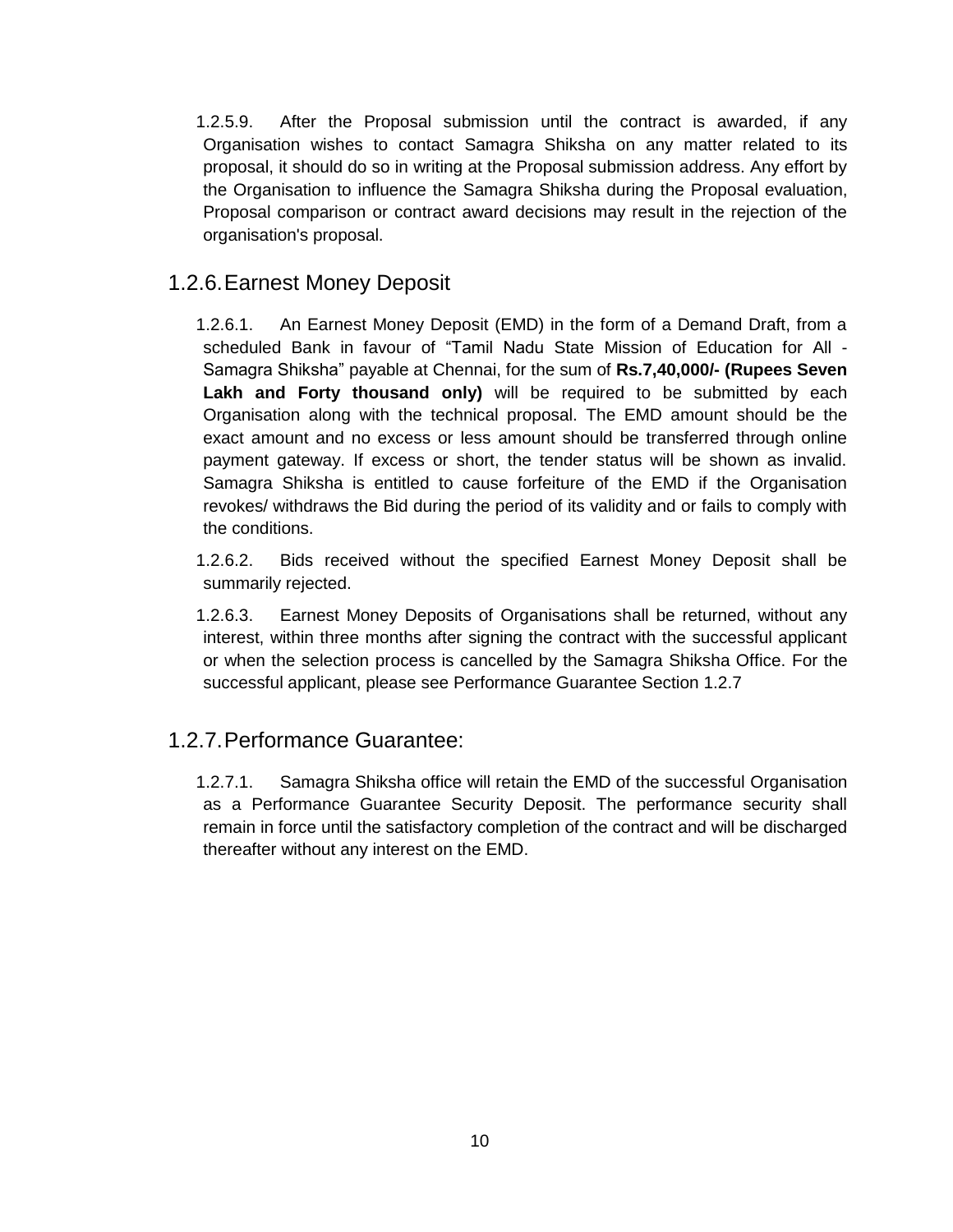# 1.2.8.Payment Schedule and Deliverables

1.2.8.1. The Scope of Work envisages the work to be undertaken in milestone and measurable metric based manner. Time schedule for important Deliverables to be submitted to the Samagra Shiksha Office and the payment schedule linked to the specified deliverables for various Phases is given as provided in Section 4.

1.2.8.2. The payments will be made to the Organisation after completion of deliverables or as per the deliverables schedule based on submission of invoice to Samagra Shiksha office.

# **2. Background**

Samagra Shiksha is an Integrated Scheme for School Education aimed at ensuring inclusive and equitable quality education from Class 1-12th Standard. Samagra Shiksha subsumes three existing schemes – Sarva Shiksha Abhiyan (SSA), Rashtriya Madhyamik Shiksha Abhiyan (RMSA) and Teacher Education (TE). The main outcomes of the Scheme are envisaged as Universal Access, Equity, Quality and strengthening of Teacher Education Institutions (TEIs), etc.

There is an increased need for convergence between different programmes implemented by Samagra Shiksha and various directorates of the School Education Department, Government of Tamil Nadu by instilling allocative efficiency and optimal utilization of budgetary and human resources.

The broader goal is to improve school's effectiveness in terms of providing quality education and equitable learning outcomes. The School Education Department aims to adopt a holistic approach to education with an intention to bring about administrative reform and focus on quality of education with an impetus on Teachers and Technology. It aims to introduce growing efforts to promote digital learning, enhance inclusion, reduce gender gaps, skill development, regional balance, and sports & physical education.

Over the years, recognizing the importance of the efforts made to enhance the quality of education, the Tamil Nadu State Government has placed an unprecedented focus on expansion of education, significantly improving the quality of education imparted and ensuring that educational opportunities are available to all segments of the society. With this commitment the state government envisages to build human capital by providing universal access, equity, quality at primary, upper primary, secondary and higher secondary level. Thereafter ,increasing the enrolment in higher education and bringing in a focus on employability in manufacturing and service sector.

Despite being among the top three states in school education – Tamil Nadu got a poor score in learning outcomes and quality domain in 2021 (stood 22nd on this aspect). This poses a significant challenge towards the objectives of Samagra Shiksha Scheme. It has to be noted that by 2030, Tamil Nadu aims to ensure that all girls and boys complete free, equitable and quality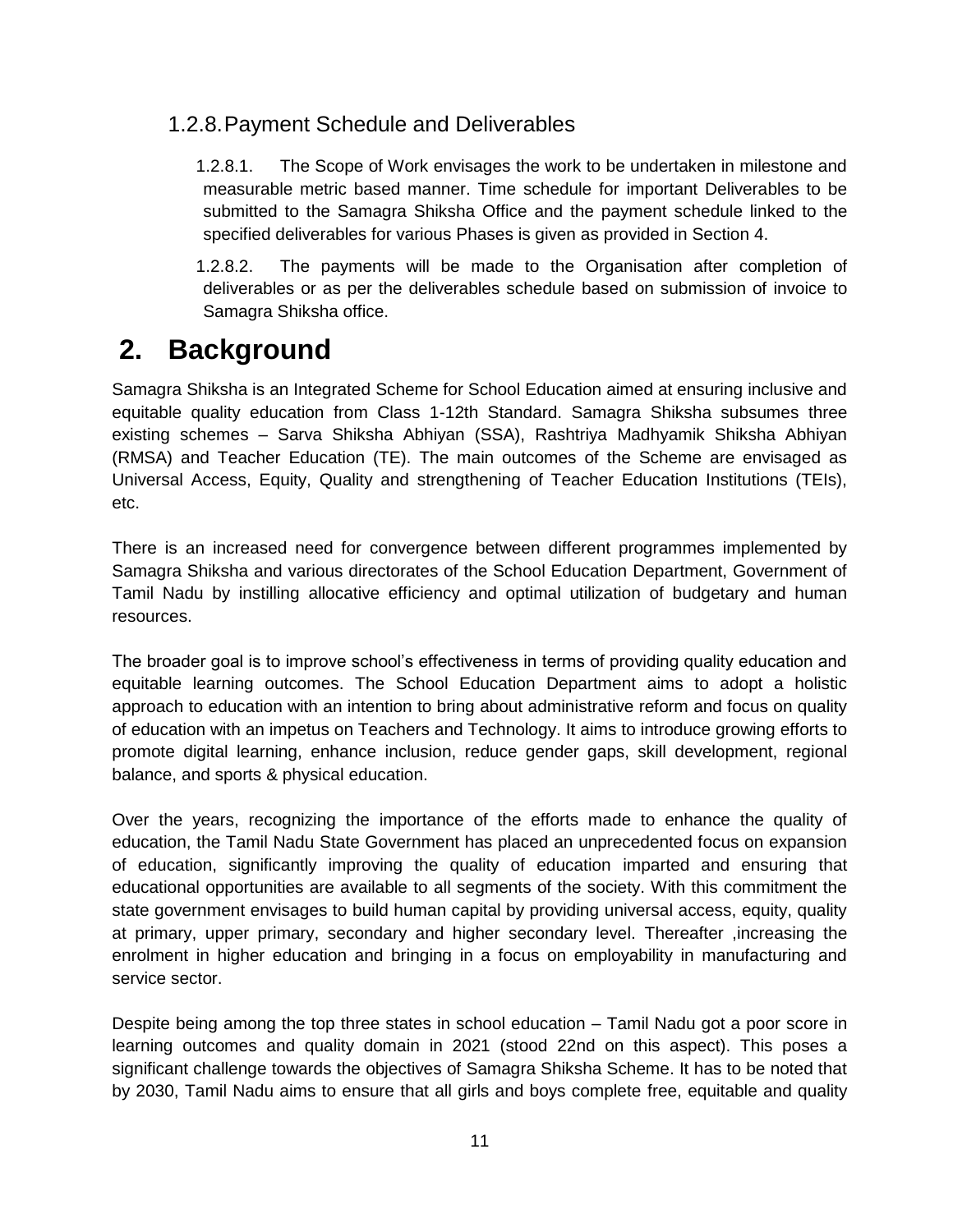primary and secondary education leading to relevant and effective learning outcomes as part of Sustainable Development Goals.

Beyond the health consequences of CoVid-19, the pandemic has caused closure of schools and a high proportion of children in the age group of 6-14 are not enrolled in school in 2020 as compared to 2018 in rural areas. In addition to this, according to the ASER report, one in four children in Class VIII in Tamil Nadu were not able to read Class II level texts and only 50% students studying in Class VIII were able to grasp division.

The implication of global pandemic and adoption of education technology is likely to transform the education ecosystems across India and Tamil Nadu as well. This also creates various challenges and opportunities to reimagine the future of school education for 6.8 million students enrolled in Government and aided schools across~45,000 schools in Tamil Nadu (out of 12 million students and~59,000 schools).

In this context, to realize the vision for Tamil Nadu–it is imperative to adopt a targeted projectbased approach to improve the learning outcomes, quality and equity dimension for the school education. Among other education initiatives, one of the key long term missions for the state is the Ennum Ezhuthum Mission. The Mission will steer the state to ensure that all children by the end of class 3 will be able to read with comprehension and possess critical arithmetic skills which will form the foundation for all future learning. It will be implemented in all the Government schools with primary classes impacting all children by 2025.

The Department of School Education, Tamil Nadu invites eligible organisations to apply for being a part of the Project Management Unit that will be set up to support the state in steering the Ennum Ezhuthum and other identified Education Quality improvement missions.

# **3. Terms of reference**

# **3.1 Overview**

.

The organisation selected through this RfP is expected to deliver a range of services to Samagra Shiksha (Government of Tamil Nadu). It covers end-to-end advisory services across Ennum Ezhuthum and other identified education initiatives to improve learning outcomes. The mission covers Identification of strategic initiatives, setting up teams to drive the implementation, support the measurement mechanisms for identified metrics to transform the school education in the state. The organisation is also expected to work closely with the external partners on boarded by Samagra Shiksha. The project will be executed in a phase wise manner, as follows:-

1. Phase 1 – Define (T to T+2, 2 months): Identification of key strategic initiatives both short-term and long-term (aligned with Ennum Ezhuthum and other allied educational initiatives) and establish the transformation roadmap for implementation and onboard the team.

2. Phase 2 – Plan (T to T+8, 8 months): Finalise implementation action plans across State and District Level with internal and partner stakeholders as required for each strategic initiative identified.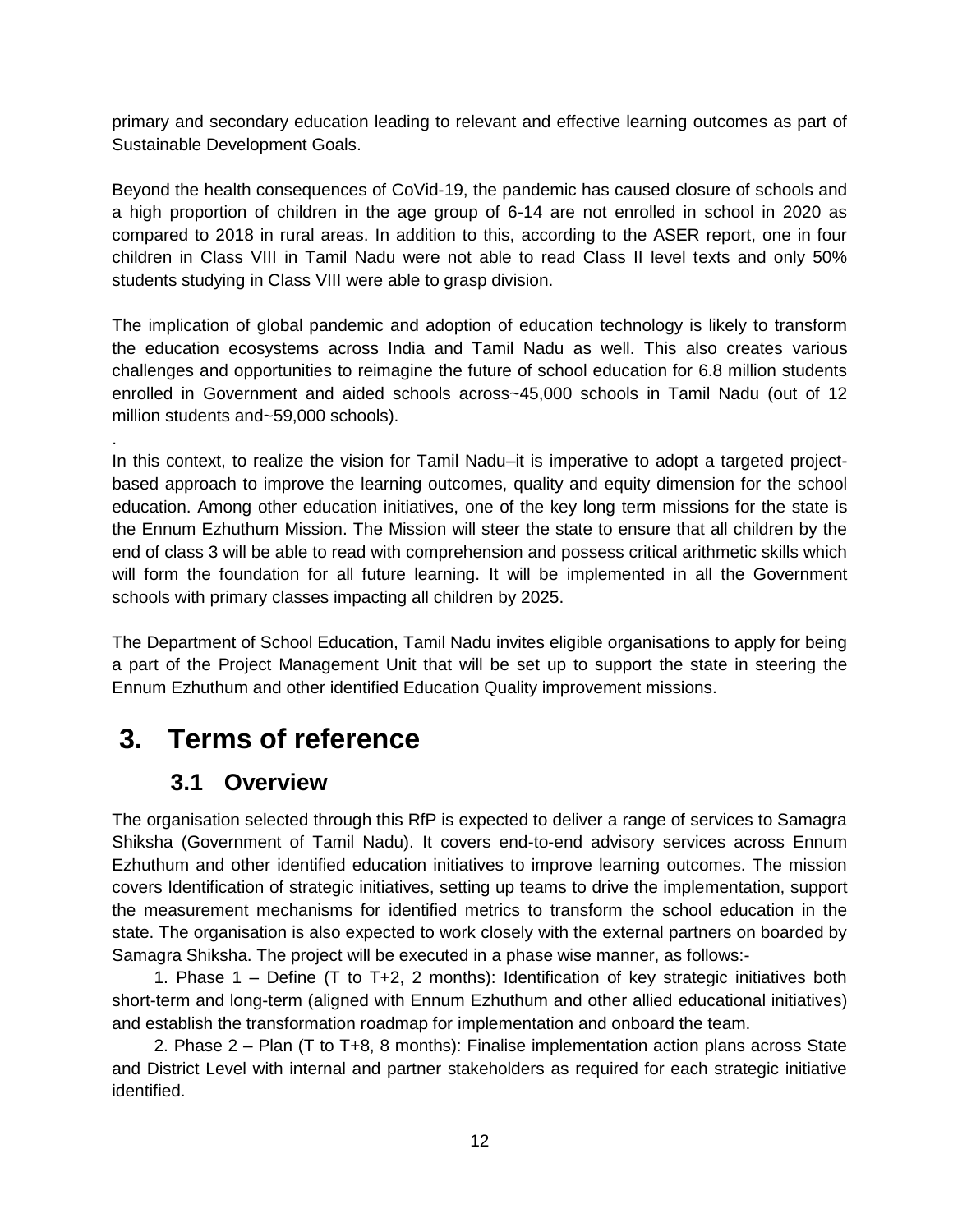3. Phase 3 - Implement (T +2 to T+12 months): On-the-ground strategic initiative implementation, review progress, support the different stakeholders at State and District level and evolving programmes based on ground realities. Regular capacity building of officials and institutionalize monitoring & learning mechanisms to sustain the education transformation.

The project can be extended by two years based on performance and need for the School Education Department, Tamil Nadu

# **3.2. Scope of Work**

3.2.1.Project Management Unit (PMU) is needed at two levels -

### 1. **Component A: State level for Ennum Ezhuthum**

- The state level PMU under the quidance of SCERT and other Directorates of Education Department shall provide support for designing the curriculum, training, assessment and monitoring mechanisms for the Ennum Ezhuthum mission.
- The state PMU will consist of four team members. The role of state PMU would include providing technical inputs on various aspects of the mission including designing the framework for a holistic annual State Action Plan, appraising the State implementation, detailed design of teachers' professional development plan and academic support staff, development, and quality control of all materials developed, sampling for baseline assessment, regular monitoring of the programme and all other programme activities.
- There will be two teams Core Team and Supporting Team within the state level PMU.
	- The Core Team will consist of resources who will provide core technical expertise for planning and implementing the Mission at the state and district level.
	- The Supporting Team will provide additional project and team managerial support to the existing Core Team. The department shall provide the provision for the personnel cost of the qualifying organisation's Core Team, the organisation shall undertake to bear the costs of the Supporting Team as required.

### 2. **Component B: District level Programme PMU**

- The district level PMU shall provide support for the implementation programme and monitoring activities across all initiatives finalised by all state level PMUs.
- The district PMU team will consist of 4 team members per district. The role of district PMU would include providing technical inputs on implementation of the identified missions including designing the framework for a District Action Plan, appraising the district-level implementation, delivery and monitoring of capacity building sessions, dissemination of materials at school and village level, conducting periodic assessments and all other implementation related activities at the district, block and zonal level.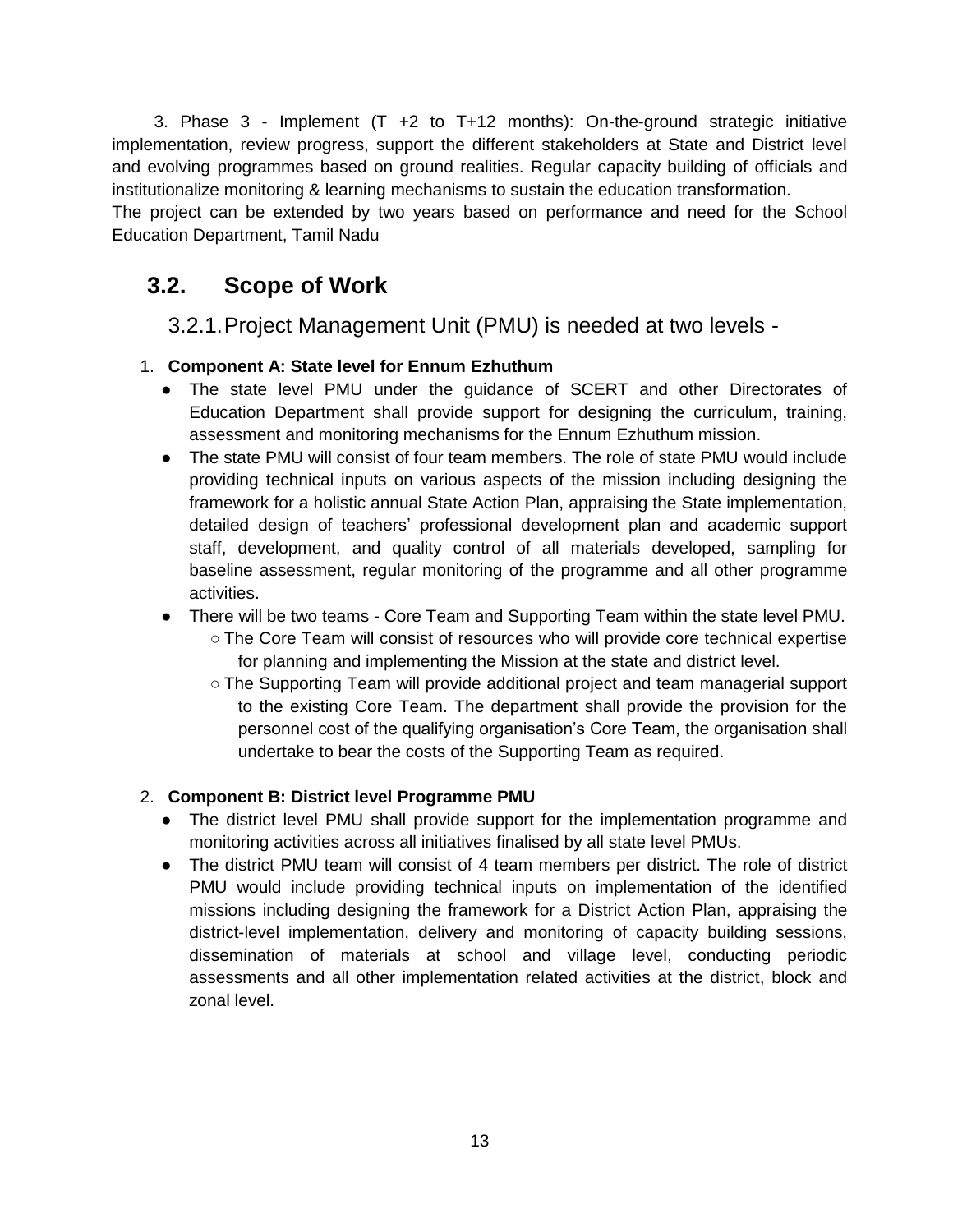# 3.2.2. Functions of State PMU

- 1. Develop annual roadmap for the Mission and annual Implementation Plans for the State and Districts by assisting districts in creating a District Action Plan. This shall be done in consultation with SCERT, other Directorates and renowned Educationists.
- 2. Set actionable goals for the State and District PMU based on state priorities.
- 3. Awareness and capacity building of all education administrators.
- 4. Ensure availability of print rich material in the classrooms, child friendly infrastructure in the schools and digital resources to support teachers.
- 5. Associate reading and maths with the experience of joy and real-life situations and encourage innovative pedagogies to make the teaching learning process interesting and enjoyable.
- 6. Develop state specific targets for Oral Reading Frequency and learning outcomes achievement.
- 7. Design IT based solutions/MIS/e-governance for school related administration work to reduce the burden of this work on teachers.
- 8. Create a comprehensive communication plan for the Mission.
- 9. Motivate communities, Parents, Teachers and Students to attain the goal of Ennum Ezhuthum mission through intensive awareness drives at state, district/block level.
- 10. Promote adoption of best practices amongst Districts, Blocks, Zones and Schools through workshops and other platforms to enable learning.
- 11. Design and implement Independent Assessments, Summative Assessments and Formative Assessments.
- 12. Develop a district-wise strategy for data collection and reporting.
- 13. State PMU should also build district wise dashboards to allow for data-based decision making.

# 3.2.3.Functions of District Programme PMU

- 1. District PMU should provide on ground support for monitoring and evaluation of all implementation plans rolled out across identified education services at district level.
- 2. Plan, Design and conduct primary research for various needs assessment surveys.
- 3. District PMU should also maintain district wise dashboards to allow data-based decision making.
- 4. Implement IT based solutions/MIS/e-governance for school related administration work.
- 5. Monitoring of Key Performance Indicators (KPIs) related to learning outcomes including those used in Achievement Surveys.
- 6. Support the district officials to conduct review meetings with teachers, DIET and block/cluster staff at the block and district level. The meetings will aim to provide support to teachers in designing classroom strategy and reviewing assessments.
- 7. Periodically monitor the progress of the identified missions through regular classroom visits.
- 8. Conduct a need assessment exercise for Teacher Learning Material (TLM) and Teacher Professional Development (TPD) and to ensure that requisite grant is made available for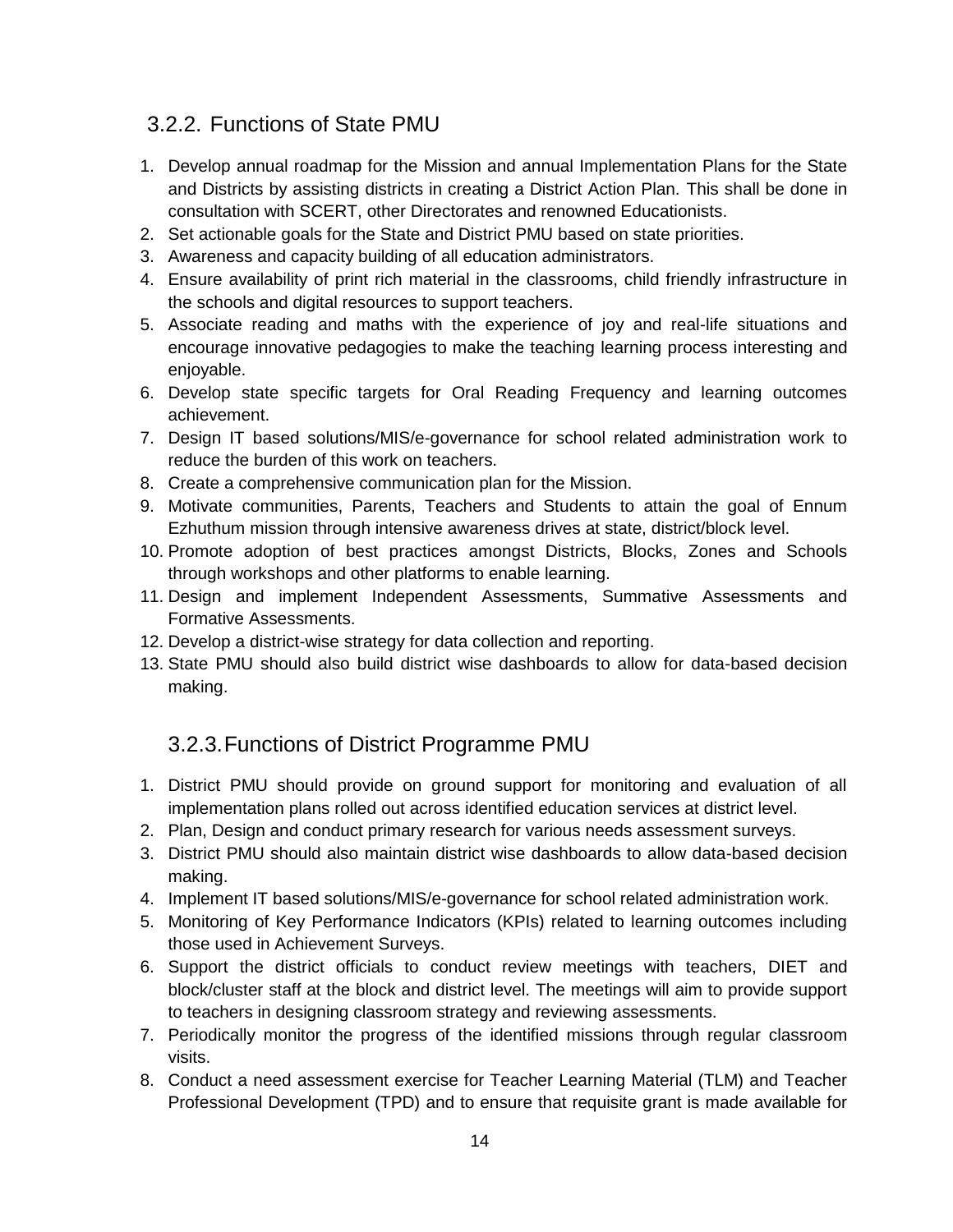meeting requirements.

- 9. Design strategic interventions at the district, sub-district, and institutional levels to address gaps in Learning Outcomes.
- 10. Create a detailed 1-year District Action Plan (DAP) considering all activities to be taken up at the district and the block level.
- 11. The below scope of work would be applicable to specifically to Ennum Ezhuthum Mission
	- a. Ensure availability of print rich material, child friendly infrastructure and digital resources to support teachers.
	- b. Provide on ground support for conducting Independent Assessments and Summative Assessments.
	- c. Work with DIETs in preparation of plans and monitoring and in the conduct of teacher training.
	- d. Ensure regular training of the teachers/school heads, SMC members, BRCs, CRCs and other stakeholders in the aspects specified by the FLN mission.
	- e. Support to mobilize the community through street theatre, reading sessions at local level, community LED vans, rallies, etc by coordinating with the district officials. They will also help coordinate door-to-door outreach sessions with mothers/parents/ guardians/SHGs, etc.

# 3.2.5 Staffing Requirements

### 3.2.5.1 Overview

The below table lists all roles that team members should be identified and recruited for the programme.

- State PMU personnel should be recruited and join on or before January 15, 2022.
- District PMU personnel should be recruited and join on or before March 10, 2022.

| Role                                                              | <b>Number</b><br>Οf<br>positions |
|-------------------------------------------------------------------|----------------------------------|
| <b>State PMU</b>                                                  |                                  |
| a. Project Head, Ennum Ezhuthum                                   |                                  |
| b. Lead, Capacity building, Ennum Ezhuthum                        |                                  |
| Lead, Curriculum and Instructional Practice, Ennum Ezhuthum<br>C. |                                  |
| Lead, Assessment Design, Ennum Ezhththum<br>d.                    |                                  |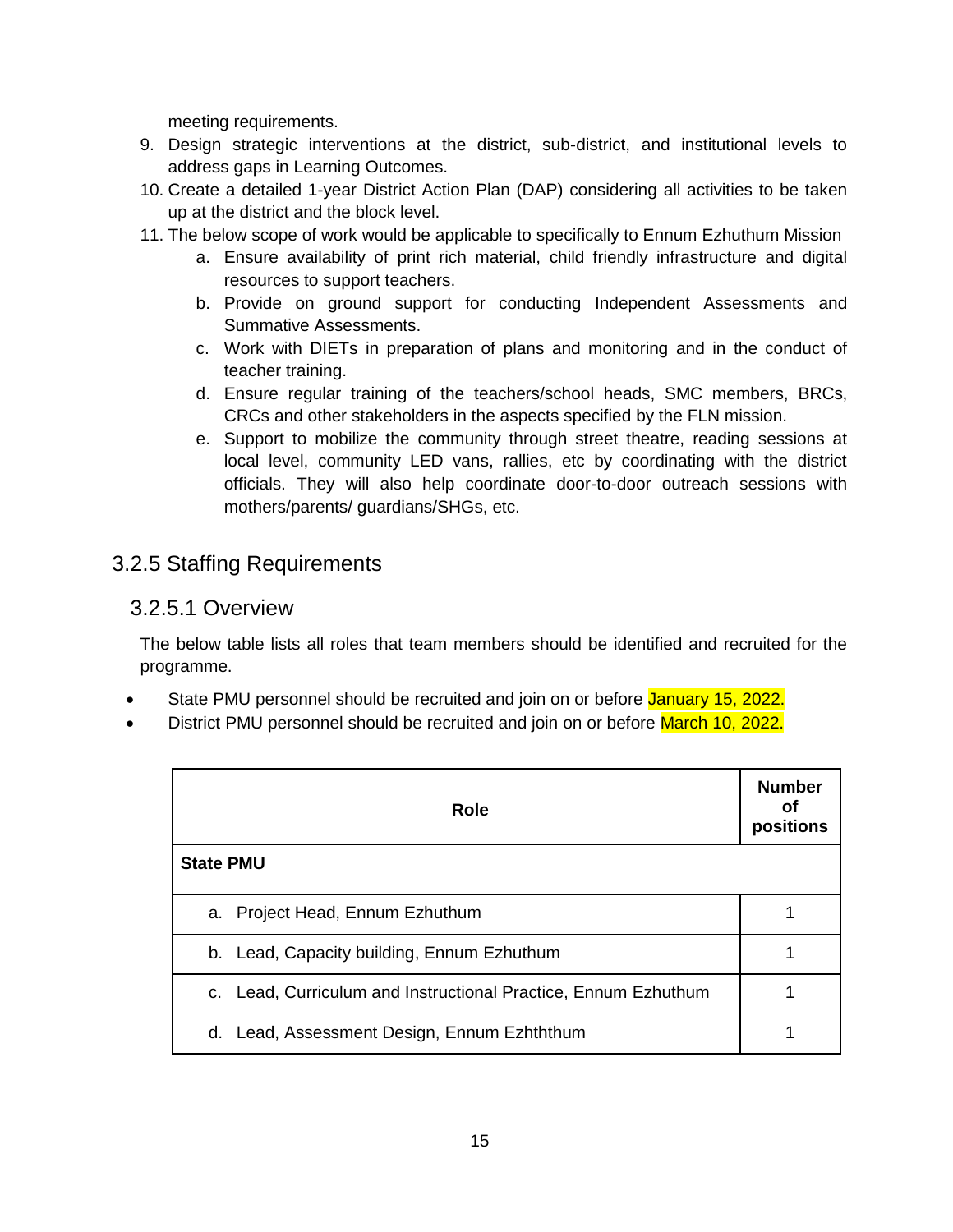| District Programme PMU (set up in 16 districts <sup>1</sup> ) |    |  |
|---------------------------------------------------------------|----|--|
| a. District Manager                                           | 16 |  |
| b. District Associate, Field Impact                           | 32 |  |
| c. District Associate, Communication                          | 16 |  |

### Job Description

#### *1. Project Head, Ennum Ezhuthum*

#### *a. About Ennum Ezhuthum*

Tamil Nadu has achieved universal access to primary education. The state is poised to improve and universalize foundational learning by launching a programme on mission mode. Mission Ennum Ezhuthum will steer the state to ensure that all children by the end of class 3 will be able to read with comprehension and possess critical arithmetic skills which will form the foundation for all future learning. The mission will be implemented in all the Government schools with primary classes impacting all children by 2025.

#### *b. About the Role*

The Project Head will be expected to anchor the Ennum Ezhuthum Mission in Tamil Nadu. The Project Head will play a critical role in achieving the project deliverables across different components of the Mission in Tamil Nadu viz., Curriculum, Capacity Building, Assessments and Monitoring tools and mechanisms. They will ensure that the State and District PMU teams function in unison to realise the Vision of Ennum Ezhuthum. This role will entail liaising with senior Government officials and academic experts.

#### *c. Roles and Responsibilities*

- Set the Vision for the state's Ennum Ezhuthum Mission and set actionable goals for the State and District PMU.
- Streamline communication between core, supporting teams of the PMU and the government stakeholders.
- Develop annual roadmap for the Mission and annual Implementation Plans for the State and Districts by assisting districts in creating a District Action Plan.
- Support the state and district PMU teams to contribute effectively to attain the Mission goals.

<sup>1</sup> *CHENNAI, COIMBATORE, CUDDALORE, KANCHEEPURAM, MADURAI, NAGAPATTINAM, NAMAKKAL, PUDUKKOTTAI, RAMANATHAPURAM, SIVAGANGAI, THENI, TIRUCHIRAPPALLI, TIRUNELVELI, TIRUVANNAMALAI, VILLUPURAM, VIRUDHUNAGAR*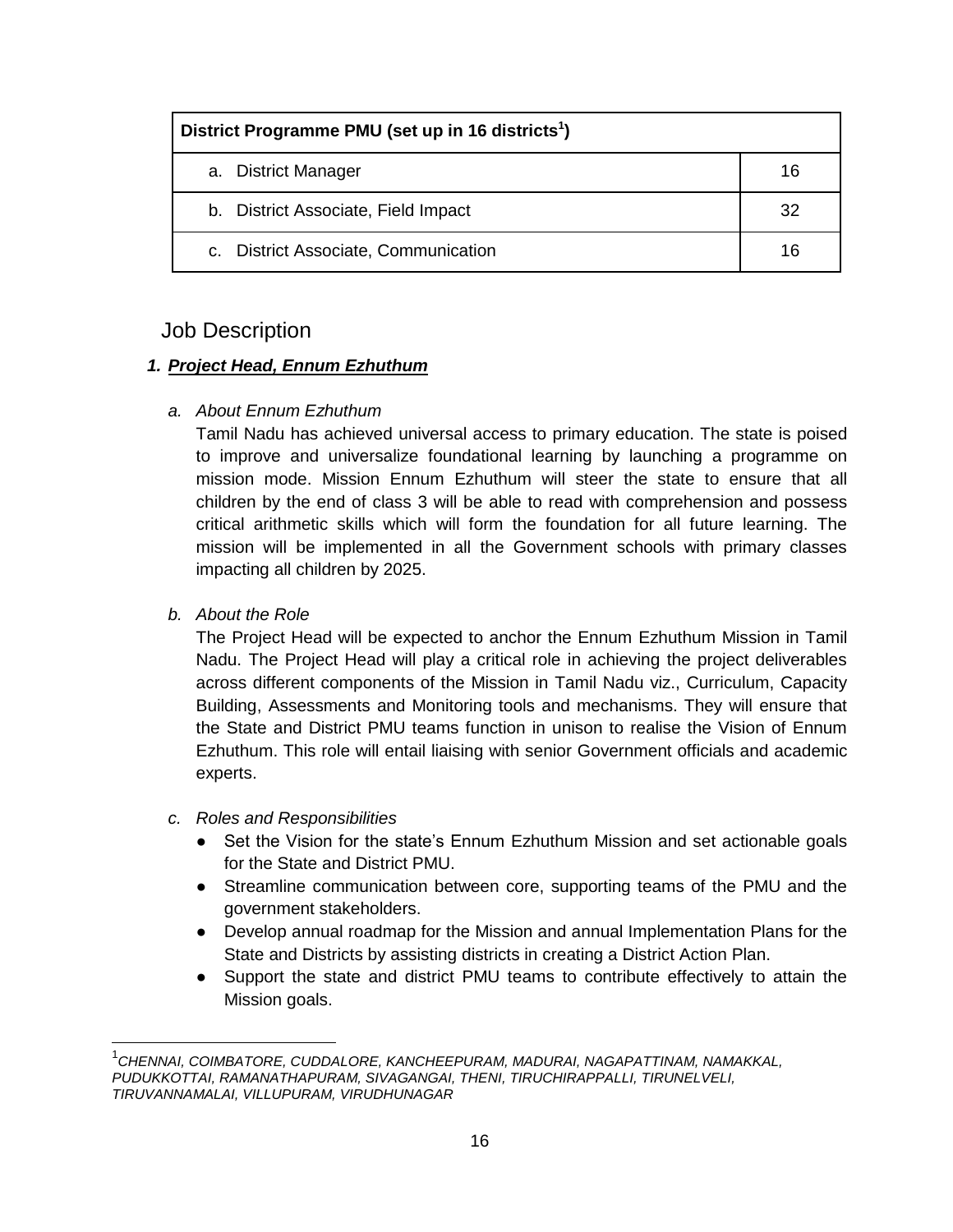- Critically analyse the impact of the programme on an ongoing basis and look for ways to strengthen the overall implementation of the Mission.
- Guide the team to carry out extensive research in foundational learning and ensure all Mission-related decisions are evidence-based.
- Set and achieve goals and support the Ennum Ezhuthum PMU team members to ensure that all objectives of the project are met successfully
- Coordinate with a third party vendor as and when required to strategise, design and implement a robust monitoring and evaluation plan for the Mission.
- Ensure that the project deliverables meet the state's high quality of standard.
- Representing the PMU in state-level review meeting and share project updates as required.
- Set in place all the requisite systems and processes to help the team track progress of the Mission and achievement of goals.
- Ensure all programmatic decisions are rooted in strong and proven research principles.
- Support the state in report and brief writing processes related to mission and ensure all documents meet the government mandated standards.
- Based on the data collection and reporting frameworks, the State PMU will develop a district-wise strategy for data collection and reporting.
- Support the state's Educational Management Information System to design IT based solutions/MIS/e-governance for the Mission.
- Draft a comprehensive communication plan for the State for the Mission.
- Design a targeted communication strategy to motivate communities, parents, guardians, teachers and students to attain the goal of Ennum Ezhuthum mission through intensive awareness drives at state, district/block level.
- Promote adoption of best practices amongst Districts, Blocks, Zones and Schools through workshops and other platforms to foster a culture of learning.
- *d. Key Requirements*
	- 7-10 years of work experience in the education sector with at least 5 years of relevant experience in designing and implementing large scale programmes on capacity building.
	- Master's degree in Public Policy, Programme Strategy, Business Administration or other allied field of study.
	- Excellent knowledge of MS Word, Excel and PowerPoint.
	- Exceptional interpersonal management skills with a proven track record of building strong, sustainable relationships with a wide range of stakeholders in the Government.
	- Strong analytical and creative problem solving skills.
	- A capacity to perform and deliver under pressure with the ability to prioritise effectively.
	- Exceptional sense of ownership and capacity to set a high bar of excellence for oneself.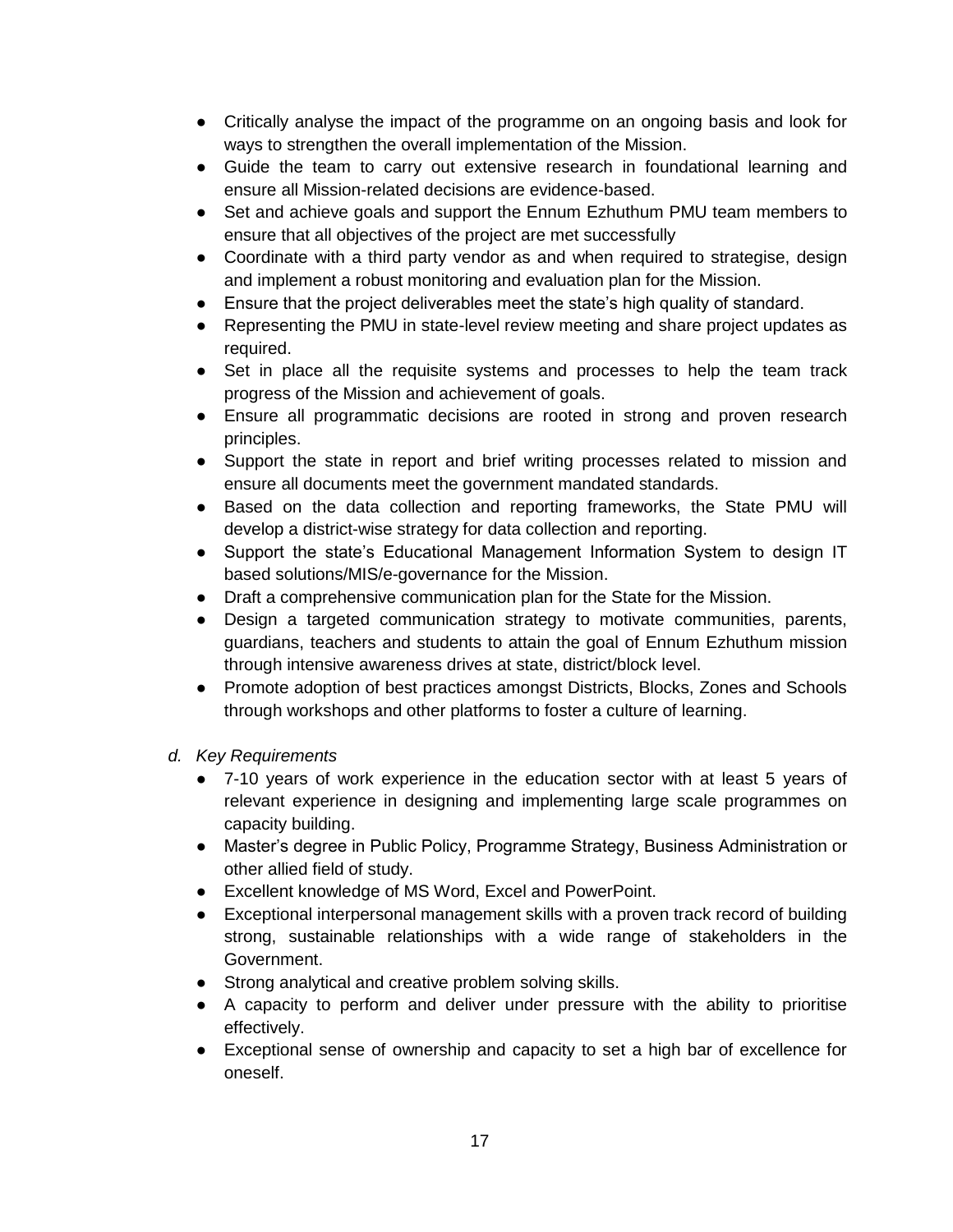- Keen interest in large scale project design and management with demonstrable expertise in foundational learning.
- Ability to speak, read and understand Tamil.
- *e. Remuneration*
	- This remuneration package is inclusive of expenses such as travel, medical insurance and any other expenses that the organisation may incur in the onboarding and professional development of the employee.

#### *2. Lead, Curriculum Design, Ennum Ezhuthum*

*a. About Ennum Ezhuthum*

Tamil Nadu has achieved universal access to primary education. The state is poised to improve and universalize foundational learning by launching a programme on mission mode. Mission Ennum Ezhuthum will steer the state to ensure that all children by the end of class 3 will be able to read with comprehension and possess critical arithmetic skills which will form the foundation for all future learning. The mission will be implemented in all the Government schools with primary classes impacting all children by 2025.

*b. About the Role*

The Lead, Curriculum Design, Ennum Ezhuthum will be expected to anchor the curriculum creation and instructional design for the Mission. They will ensure that the content is academically rigorous and contextually relevant. This will include liaising with relevant academic experts in the government and other pedagogy advisors. They will support relevant departments and co-lead the end-to-end development of various types of content such as lesson plans, worksheets, teaching-learning videos pertaining to literacy and numeracy for teachers and students.

- *c. Roles and Responsibilities*
	- Support SCERT in drafting and implementing the overall content strategy & roadmap and thereby improve classroom practices
	- Coordinate with relevant departments and develop state specific targets for Oral Reading Frequency and learning outcomes achievement for Tamil, English and **Maths**
	- Coordinate with SCERT to design videos on instructional practices for teachers and foundational learning for students
	- Meticulously document and draw insights from well-researched regional/national/international best practices and contextualise it to suit the teaching and learning in classrooms
	- Contribute to the overall vision setting process of Ennum Ezhuthum and to transform the status of foundational learning
	- Liaise with relevant departments in designing the content and streamline communication within and across departments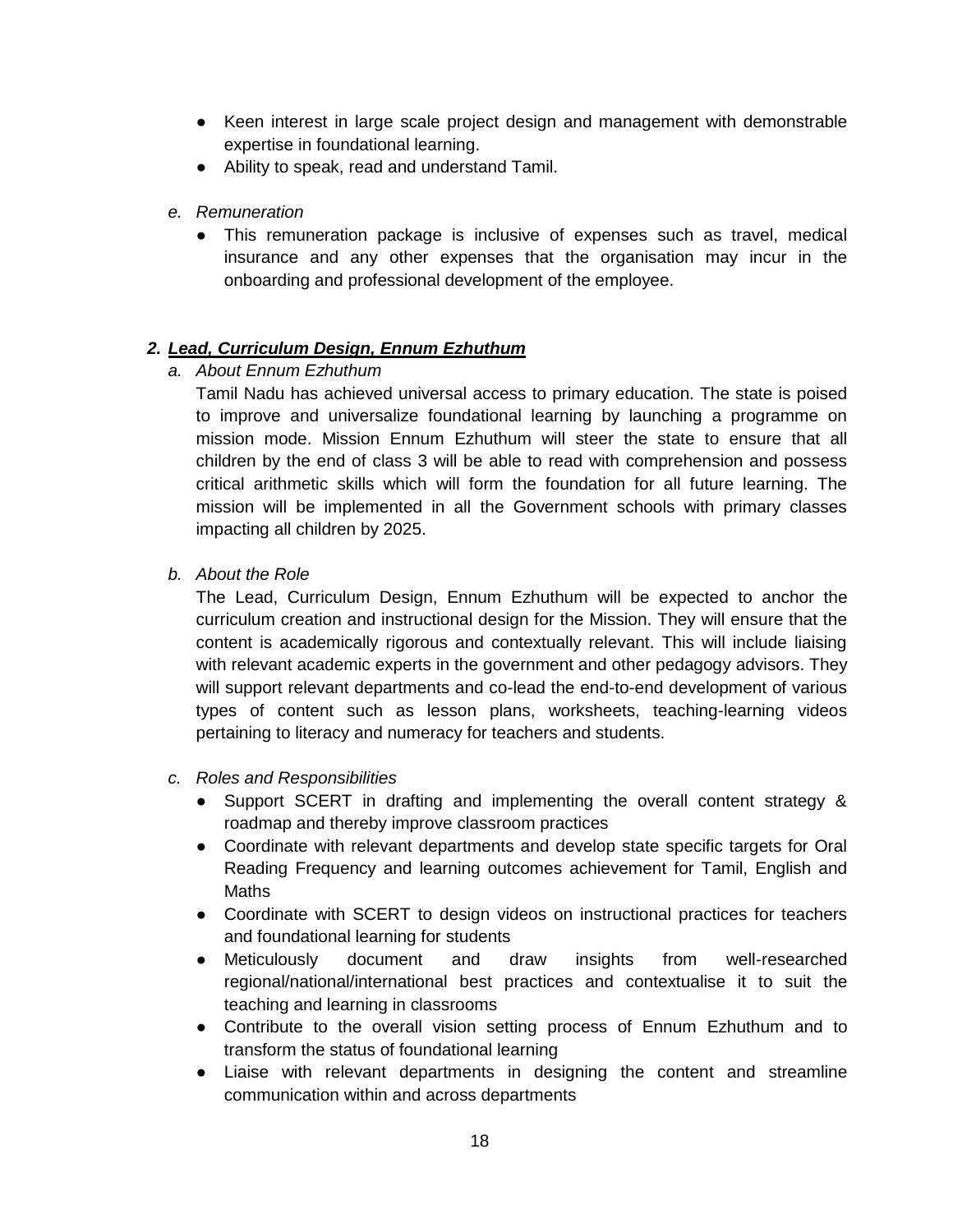- Support in drafting a robust process framework and guidelines for the TLM team and oversee adherence to it at all points in the creation cycle
- Ensure availability of print rich material in the classrooms, child friendly infrastructure in the schools and digital resources to support teachers
- Draft strong SOPs to create high-quality digital content for training teachers and other administrators
- Support relevant departments in conducting the curricular and training planning workshops
- Conduct periodic classroom observations to improve understanding of the context and strategise the effective adoption of the instructional design materials
- *d. Key Requirements*
	- 7-10 years of work experience in the education sector with at least 5 years of relevant experience in curriculum design, content development, training or programme design
	- A bachelor's degree in a relevant field of specialisation. Relevant Master's degree will be an advantage.
	- Excellent knowledge of MS Word, Excel and PowerPoint
	- Exceptional interpersonal management skills with a proven track record of building strong, sustainable relationships with a wide range of stakeholders in the government
	- Strong analytical and creative problem solving skills
	- Capacity to perform and deliver under pressure with the ability to prioritise effectively
	- Exceptional sense of ownership and capacity to set a high bar of excellence for oneself
	- Keen interest in pedagogy and strive to read and research extensively on it
	- Ability to speak, read and understand Tamil
- *e. Remuneration* 
	- This remuneration package is inclusive of expenses such as travel, medical insurance and any other expenses that the organisation may incur in the onboarding and professional development of the employee.

#### *3. Lead, Assessment Design, Ennum Ezhuthum*

*a. About Ennum Ezhuthum*

Tamil Nadu has achieved universal access to primary education. The state is poised to improve and universalize foundational learning by launching a programme on mission mode. Mission Ennum Ezhuthum will steer the state to ensure that all children by the end of class 3 will be able to read with comprehension and possess critical arithmetic skills which will form the foundation for all future learning. The mission will be implemented in all the Government schools with primary classes impacting all children by 2025.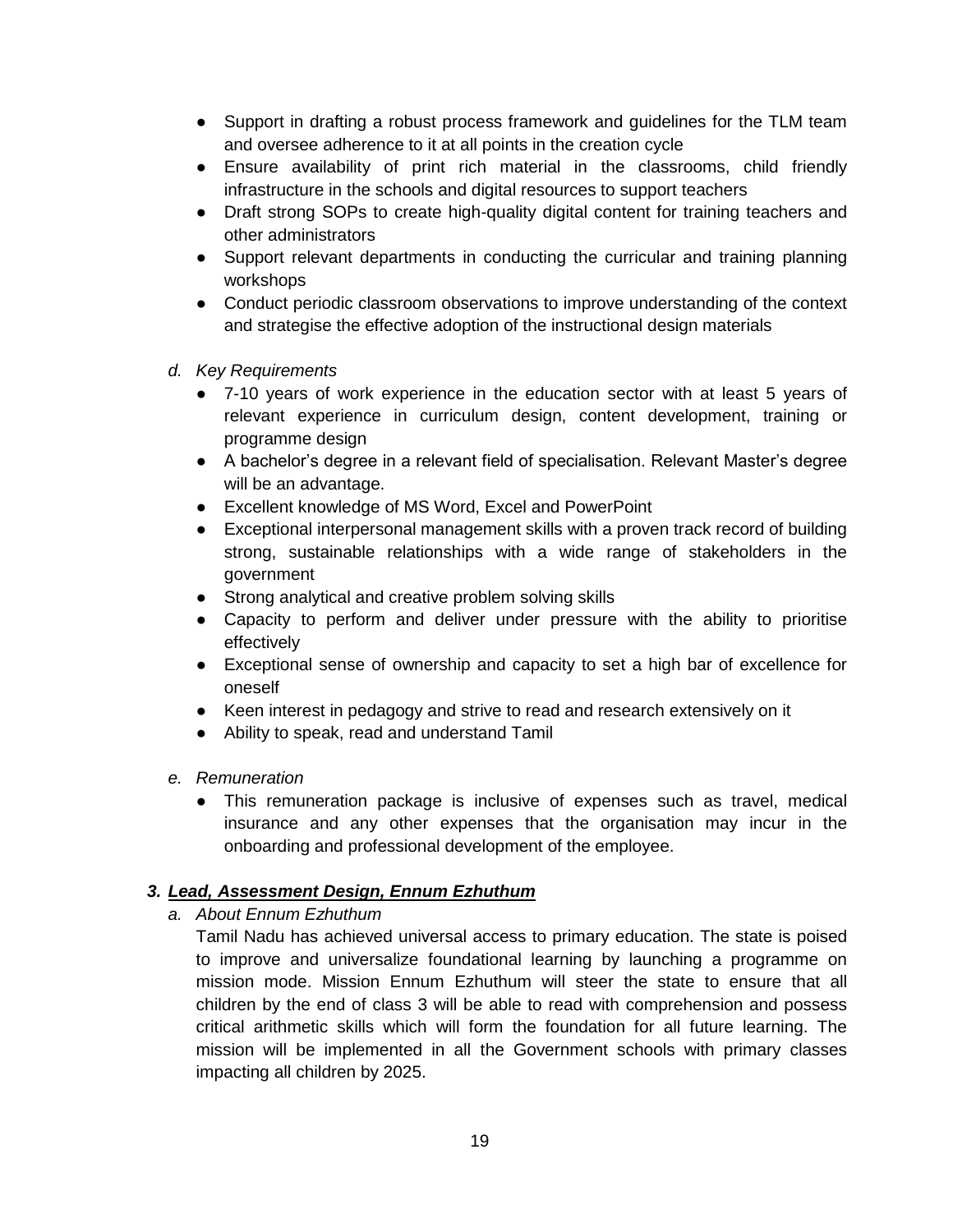#### *b. About the Role*

The Lead, Assessment Design, Ennum Ezhuthum will be expected to anchor the overall assessment creation for the Mission. They will ensure that the assessments designed are academically rigorous and contextually relevant. Their work will involve liaising with relevant academic experts in the government and other pedagogy advisors. You will support relevant departments and co-lead the end-to-end creation of various types of assessments for students and other stakeholders as required.

- *c. Roles and Responsibilities*
	- Design and implementation of Independent Assessments, Summative Assessments and Formative Assessments based on national/international standards
	- Support the state PMU team in developing state specific targets for Oral Reading Frequency and learning outcomes achievement for Tamil, English and Maths and teacher competency framework for improving their instructional practices
	- Consistently document and draw insights from well-researched regional/national/international best practices and contextualise it to suit Tamil Nadu's Mission requirements
	- Set and achieve goals and support the Ennum Ezhuthum PMU team members to ensure that all objectives of the project are met successfully
	- Contribute to the overall vision setting process of Ennum Ezhuthum and to transform the status of foundational learning
	- Liaise with relevant departments in designing the assessments and streamline communication within and across departments
	- Support the state assessment cell in creating scaffolded assessments for English, Maths and Tamil for students
	- Create guidelines for the assessment design and conduct capacity building workshops for state identified resource persons towards the same
	- Support the state in designing relevant digital tools for assessment
	- Draft strong SOPs and review the assessments created for teachers and students
	- Support the state in uploading teacher and student assessments on relevant platforms
- *d. Key Requirements*
	- 7-10 years of work experience in the education sector with at least 5 years of relevant experience in curriculum design, content development, training or programme design
	- A bachelor's degree in a relevant field of specialisation. Relevant Master's degree will be an advantage.
	- Excellent knowledge of MS Word, Excel and PowerPoint
	- Exceptional interpersonal management skills with a proven track record of building strong, sustainable relationships with a wide range of stakeholders in the government
	- Strong analytical and creative problem solving skills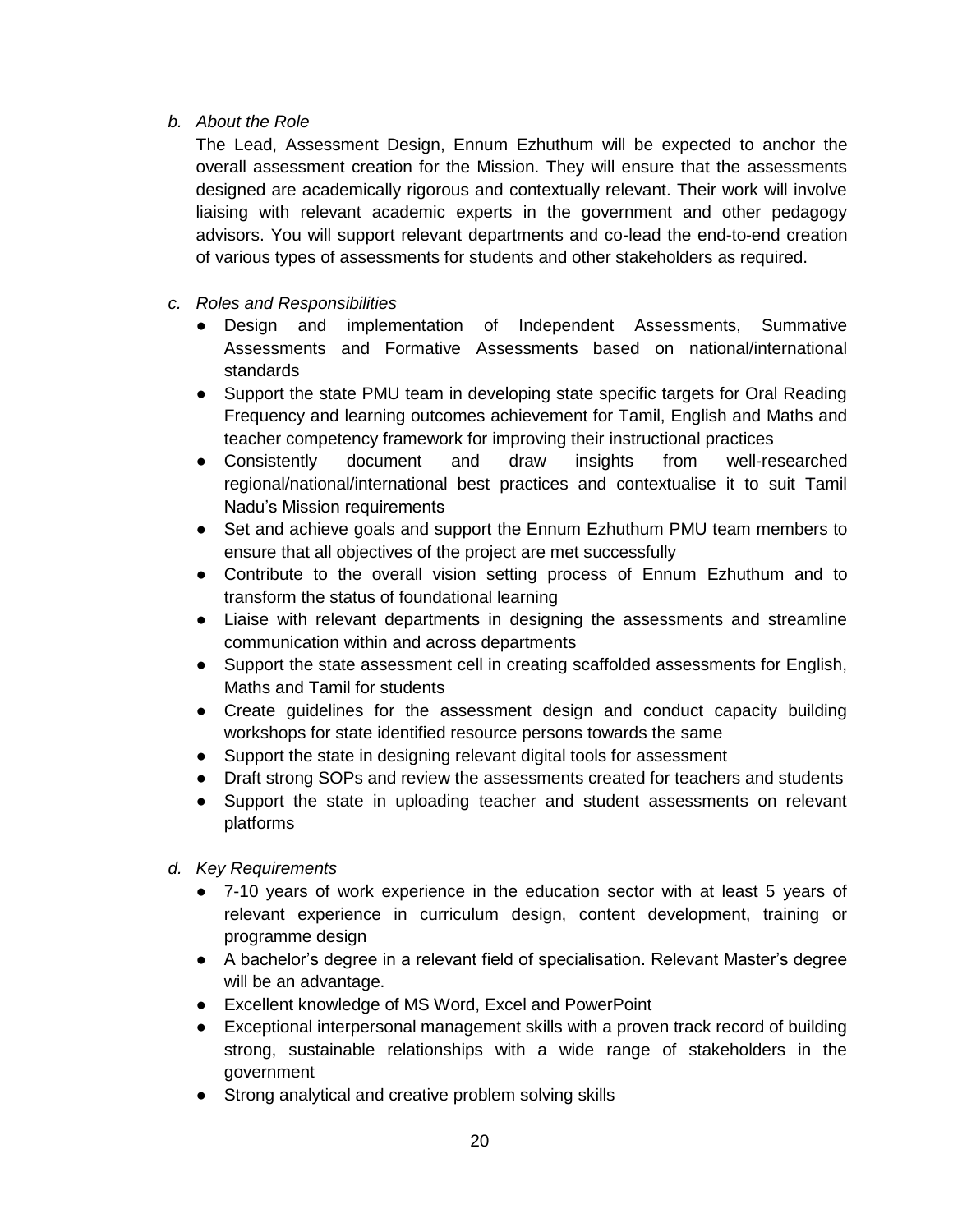- A capacity to perform and deliver under pressure with the ability to prioritise effectively
- Exceptional sense of ownership and capacity to set a high bar of excellence for oneself
- Keen interest in pedagogy and strive to read and research extensively on it
- Ability to speak, read and understand Tamil
- *e. Remuneration* 
	- This remuneration package is inclusive of expenses such as travel, medical insurance and any other expenses that the organisation may incur in the onboarding and professional development of the employee.

#### *4. Lead, System Capacity Building, Ennum Ezhuthum*

*a. About Ennum Ezhuthum*

Tamil Nadu has achieved universal access to primary education. The state is poised to improve and universalize foundational learning by launching a programme on mission mode. Mission Ennum Ezhuthum will steer the state to ensure that all children by the end of class 3 will be able to read with comprehension and possess critical arithmetic skills which will form the foundation for all future learning. The mission will be implemented in all the Government schools with primary classes impacting all children by 2025.

*b. About the Role*

The Lead, System Capacity Building, Ennum Ezhuthum will be expected to anchor the training delivery model for the Mission. They will ensure that the training delivered is high-quality, error-free and cascades effectively. This will include liaising with relevant academic experts in the government and other pedagogy advisors to improve existing training processes and creating new ones. Additionally, they will also be expected to set up systems and processes to create data collection tools and ensure that the district team collects high-quality data from the field.

- *c. Roles and Responsibilities*
	- Support SCERT in drafting the Vision, training strategy and the blueprint for capacity building activities of all stakeholders (teacher, school leader, zonal, block, district and state level officials ) in Ennum Ezhuthum
	- Contribute to the overall vision setting process of Ennum Ezhuthum and transform the status of foundational learning in the state
	- Proactively propose iterations to the training models through well-researched regional/national/international best practices and contextualise it to suit the Mission's requirements
	- Liaise with relevant departments in planning the capacity building workshops and streamline communication within and across departments
	- Guide the state training team in creating strong session plans and support in the creation of standardised, quality content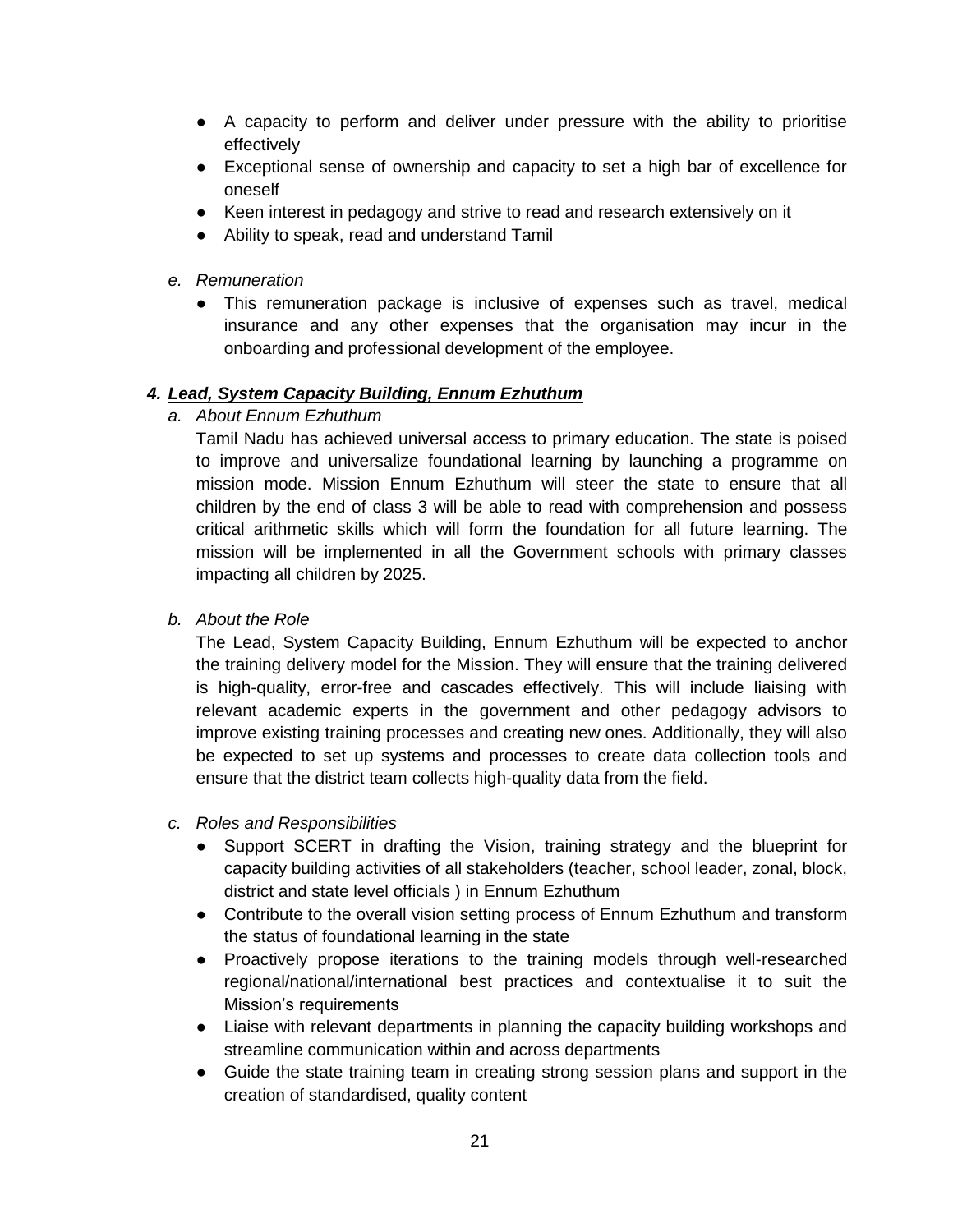- Support the training team in scheduling observations to collect qualitative insights in order to improve the training model
- Create training observation reports to evaluate the effectiveness of the training and suggest improvements to the existing systemic processes
- Create a classroom observation framework for Ennum Ezhuthum based on existing tools and frameworks available in the state
- Support the district team in scheduling and conducting classroom observations and consciously adopt an innovative problem solving approach to transform the quality of public education
- Support the PMU team to organise review meetings at the state level and periodically make process-related iterations and improvements
- Support the state in creating a schedule for regular classroom visits by various officials
- Submit periodic reports consisting of case studies, qualitative classroom insights from the districts
- *d. Key Requirements*
	- 6-10 years of work experience in the education sector with at least 5 years of relevant experience in designing and implementing large scale programmes on capacity building
	- A bachelor's degree in a relevant field of specialisation. Relevant Master's degree will be an advantage
	- Excellent knowledge of MS Word, Excel and PowerPoint
	- Exceptional interpersonal management skills with a proven track record of building strong, sustainable relationships with a wide range of stakeholders in the government
	- Strong analytical and creative problem solving skills
	- A capacity to perform and deliver under pressure with the ability to prioritise effectively
	- Exceptional sense of ownership and capacity to set a high bar of excellence for oneself
	- Keen interest in pedagogy and andragogy, and strive to read and research extensively on it
- *e. Remuneration* 
	- This remuneration package is inclusive of expenses such as travel, medical insurance and any other expenses that the organisation may incur in the onboarding and professional development of the employee.

### *5. District Manager, Mission Ennum Ezhuthum*

*a. About the Mission*

Tamil Nadu has achieved universal access to primary education. The state is poised to improve and universalize learning by launching programmes on mission mode.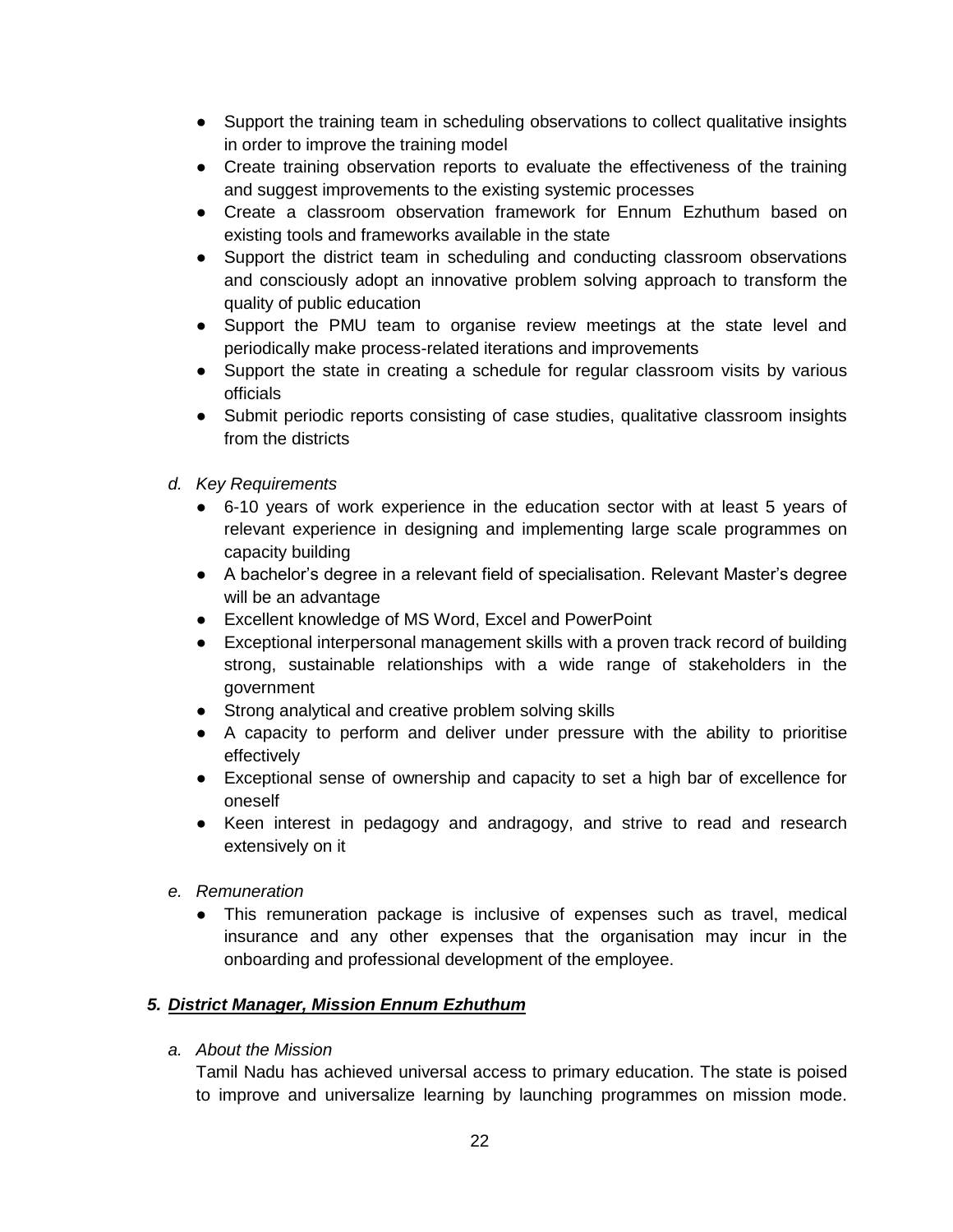Mission Ennum Ezhuthum and other such education initiatives will steer the state to ensure that all children by the end of class 12 will be prepared for higher education in areas of their interest. The mission will be implemented in all the Government schools with primary classes impacting all children by 2025.

*b. About the Role*

The District Manager will be responsible for anchoring and implementing Ennum Ezhuthum at the district level. They will share district level updates with the state team and support the district-level administration in reviewing the Mission goals periodically.

- *c. Roles and Responsibilities*
	- Create a detailed 1-year District Action Plan (DAP) considering all activities to be taken up at the district and the block level.
	- Plan, design and conduct primary research for various needs assessment surveys for the Mission
	- Provide on ground support for conducting Independent Assessments and Summative Assessments
	- Assist the CEO and DIETs and other relevant departments conduct regular training of the teachers/school heads, SMC/SMDC members, BRCs, CRCs and other stakeholders in the aspects specified by the Mission
	- Review and share regular updates using the district wise dashboards to allow decentralised data-based decision making
	- Plan and organise review meetings with teachers, DIET, block and zonal staff at the block and district level
	- Monitor the progress of the mission through regular classroom visits and support the district PMU team in scheduling classroom visits
	- Co-lead the planning of Information Education and Communication (IEC) activities for the district in collaboration with the state PMU team
	- Mobilize the community through various IEC strategies and help coordinate doorto-door outreach sessions with mothers/parents/guardians/SHGs etc.
	- Support the state PMU in conducting third party evaluation at the district level
	- Ensure that the project deliverables meet the state's high quality of standard
	- Share Mission related updates with the senior leadership at the district level and state level as required
	- Set in place all the requisite systems and processes to help the district PMU team track progress of the Mission and achievement of goals
	- Lead or support all report and brief writing processes related to government communication for the district
	- Support the district's Educational Management Information System to design IT based solutions/MIS/e-governance for the Mission
	- Promote cross learning among blocks through workshops and exchange of best practises amongst Blocks, Clusters and Schools.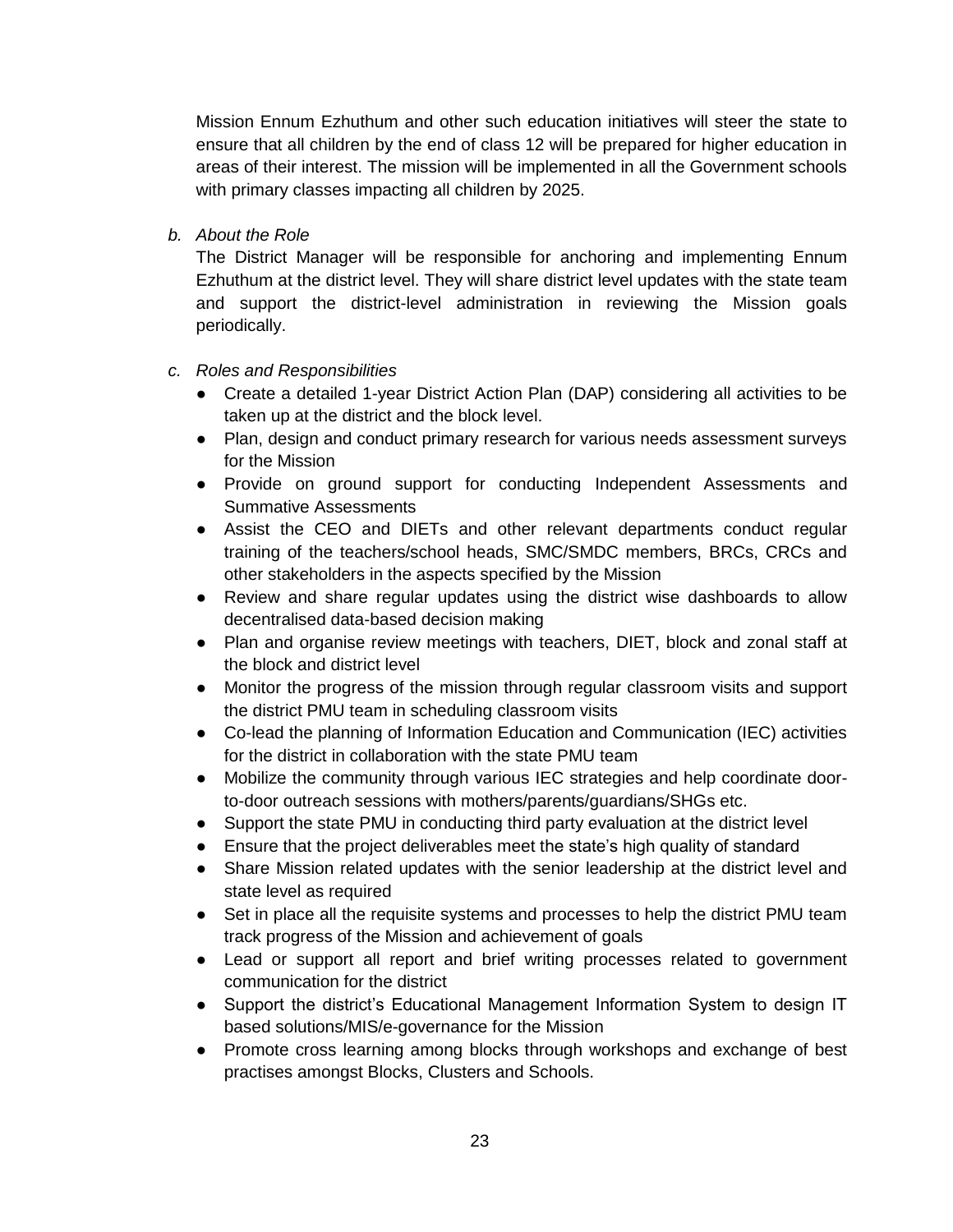- *d. Key Requirements*
	- 3-5 years of relevant work experience
	- A bachelor's degree in a relevant field of specialisation
	- Excellent knowledge of MS Word, Excel and PowerPoint
	- Exceptional interpersonal management skills with a proven track record of building strong, sustainable relationships with a wide range of stakeholders in the government
	- A capacity to perform and deliver under pressure with the ability to prioritise effectively
	- Exceptional sense of ownership and capacity to set a high bar of excellence for oneself
	- Keen interest in large scale project design and management with demonstrable expertise in foundational learning
	- Ability to speak, read and understand Tamil
	- Willingness to travel within and outside the block/district for school observation visits, review meetings, training and programme support activities
- *e. Remuneration*
	- This remuneration package is inclusive of expenses such as travel, medical insurance and any other expenses that the organisation may incur in the onboarding and professional development of the employee.

#### *6. District Associate, Field Impact*

*a. About the Mission*

Tamil Nadu has achieved universal access to primary education. The state is poised to improve and universalize learning by launching programmes on mission mode. Mission Ennum Ezhuthum and other such education initiatives will steer the state to ensure that all children by the end of class 12 will be prepared for higher education in areas of their interest. The mission will be implemented in all the Government schools with primary classes impacting all children by 2025.

*b. About the Role*

The Field Associate will be conducting regular classroom observations, training and review meeting observations. They may also monitor the implementation of educational surveys and pilot projects as need arise.

- *c. Roles and Responsibilities*
	- Schedule and conduct regular classroom observations
	- Support the school, zonal, block level officials in implementing Mission related activities
	- Observe and support the implementation of review meetings and training workshops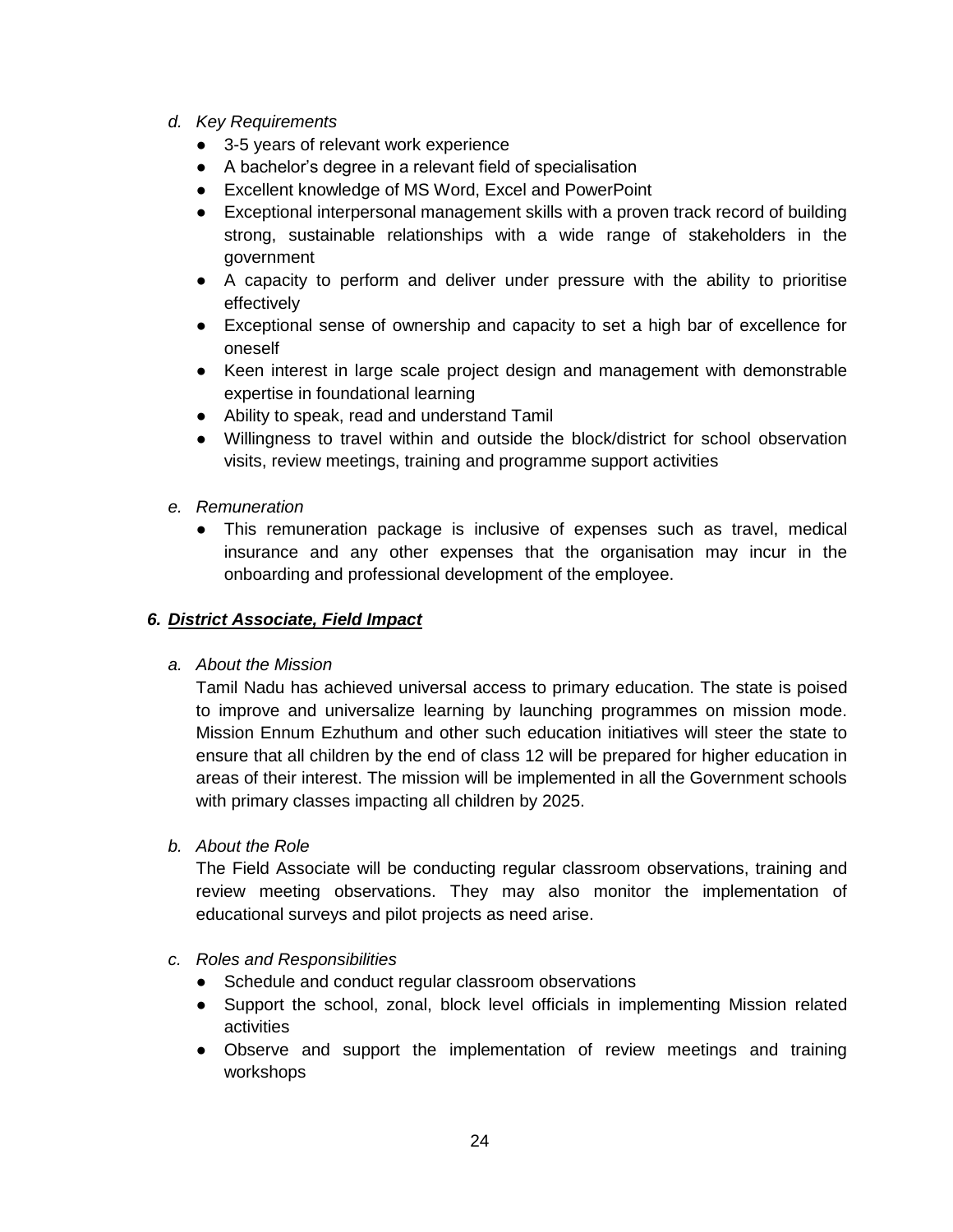- Implement IEC strategies in the community and conduct door-to-door outreach campaigns for improving Ennum Ezhuthum awareness
- Use digital tools and guidelines provided to conduct classroom observations
- Create reports and document case studies from classrooms
- Adhere to stipulated guidelines and processes to track progress of the Mission and achievement of goals
- *d. Key Requirements*
	- Minimum one year of teaching experience in school or relevant work experience.
	- A bachelor's degree in a relevant field of specialisation.
	- Able to communicate well in Tamil (speak and write) and read English.
	- Proficiency in basic computer and internet applications
	- Working knowledge of MS Word, Excel and PowerPoint
	- Ability to manage work as per programme timeline.
	- Willingness to travel within and outside the block/district for school observation visits, review meetings, training and programme support activities.
	- Exceptional sense of ownership and capacity to set a high bar of excellence for oneself
- *e. Remuneration*
	- This remuneration package is inclusive of expenses such as travel, medical insurance and any other expenses that the organisation may incur in the onboarding and professional development of the employee.

#### *7. District Associate, Communication*

#### *a. About the Mission*

Tamil Nadu has achieved universal access to primary education. The state is poised to improve and universalize learning by launching programmes on mission mode. Mission Ennum Ezhuthum and other such education initiatives will steer the state to ensure that all children by the end of class 12 will be prepared for higher education in areas of their interest. The mission will be implemented in all the Government schools with primary classes impacting all children by 2025.

*b. About the Role*

The District Manager will be responsible for anchoring and implementing Ennum Ezhuthum at the district level. They will share district level updates with the state team and ensure that the Mission goals are reviewed periodically.

- *c. Roles and Responsibilities*
	- Support the district PMU team in creating the roadmap for IEC activities
	- Create the communications guidelines for the Mission's external communications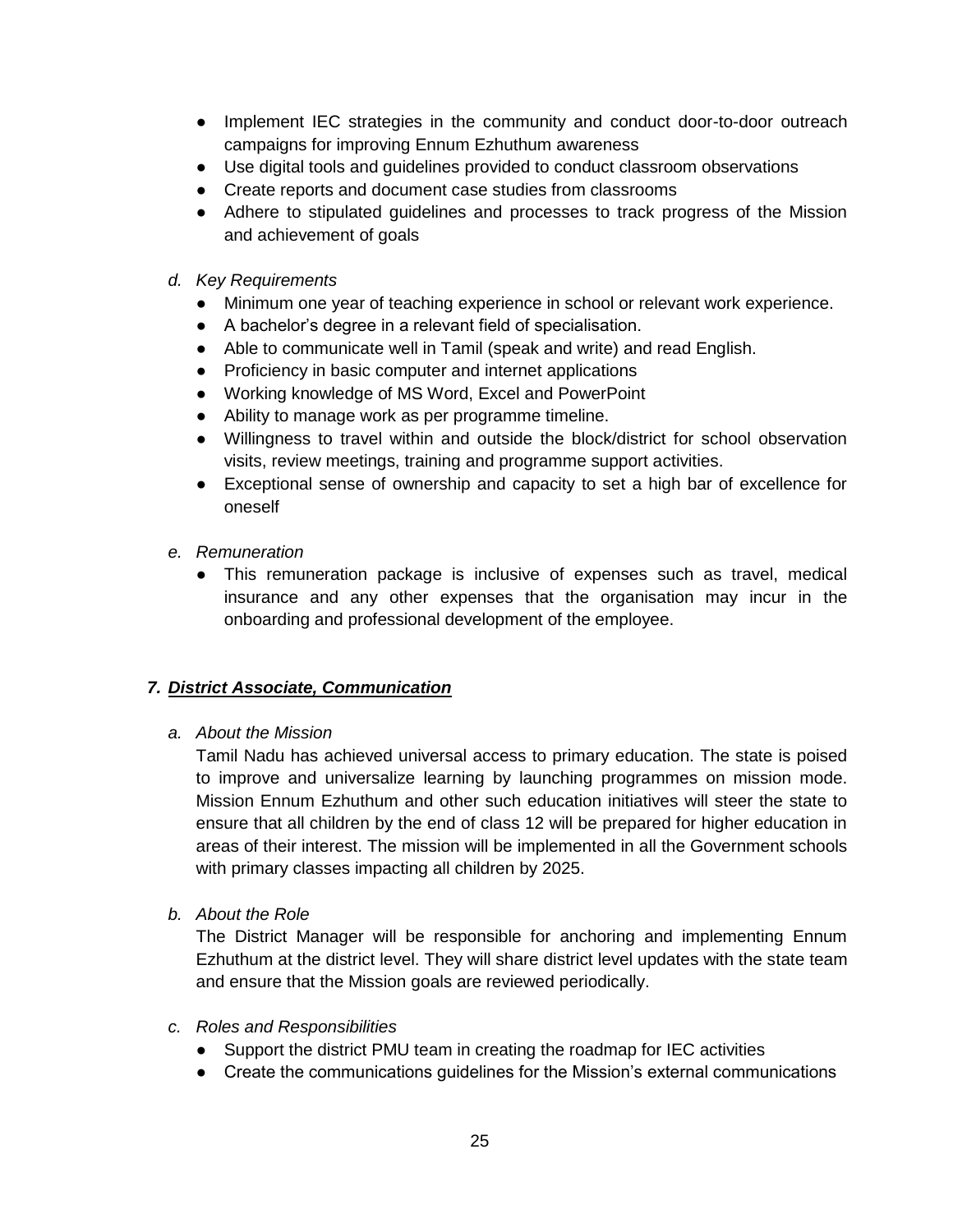- Design and implement the Mission's external communications strategy to improve visibility on foundational learning across various media: social, print, radio etc.
- Design, review and approve all materials to be shared with
- Internal (state and district PMU) and external (community, media) stakeholders and ensure they conform to the state mandated communication guidelines
- Create, review and approve audio-visual collaterals of varying lengths, catering to different audiences, for IEC purposes
- Support in developing a robust outreach campaign strategy for improving the district PMU team in conducting and district PMU teams to contribute effectively to attain the Mission goals
- Adopt innovative strategies to for community mobilisation and coordinate with the field team resource persons in the district PMU to implement
- Review the communication strategy once a quarter and make periodic iterations based on the feedback and recommendations from the community
- Actively participate in conducting outreach campaigns and support the field team resource persons as required
- Ensure that the project deliverables meet the state's high quality of standard
- Share Mission related updates with the senior leadership at the district level as required
- Adhere to stipulated guidelines and processes to track progress of the Mission and achievement of goals
- *d. Key Requirements*
	- 2-4 years of relevant work experience
	- A bachelor's degree in a relevant field of specialisation. Relevant Master's degree will be an advantage
	- Excellent presence on social media. Prior experience in online campaigns for government projects will be an advantage
	- Excellent knowledge of MS Word, Excel and PowerPoint
	- Exceptional interpersonal management skills with a proven track record of building strong, sustainable relationships with a wide range of stakeholders in the government
	- Exceptional design aesthetic and creative skills
	- A capacity to perform and deliver under pressure with the ability to prioritise effectively
	- Exceptional sense of ownership and capacity to set a high bar of excellence for oneself
	- Ability to speak and write Tamil and write formal documents in English
- *e. Remuneration*
	- This remuneration package is inclusive of expenses such as travel, medical insurance and any other expenses that the organisation may incur in the onboarding and professional development of the employee.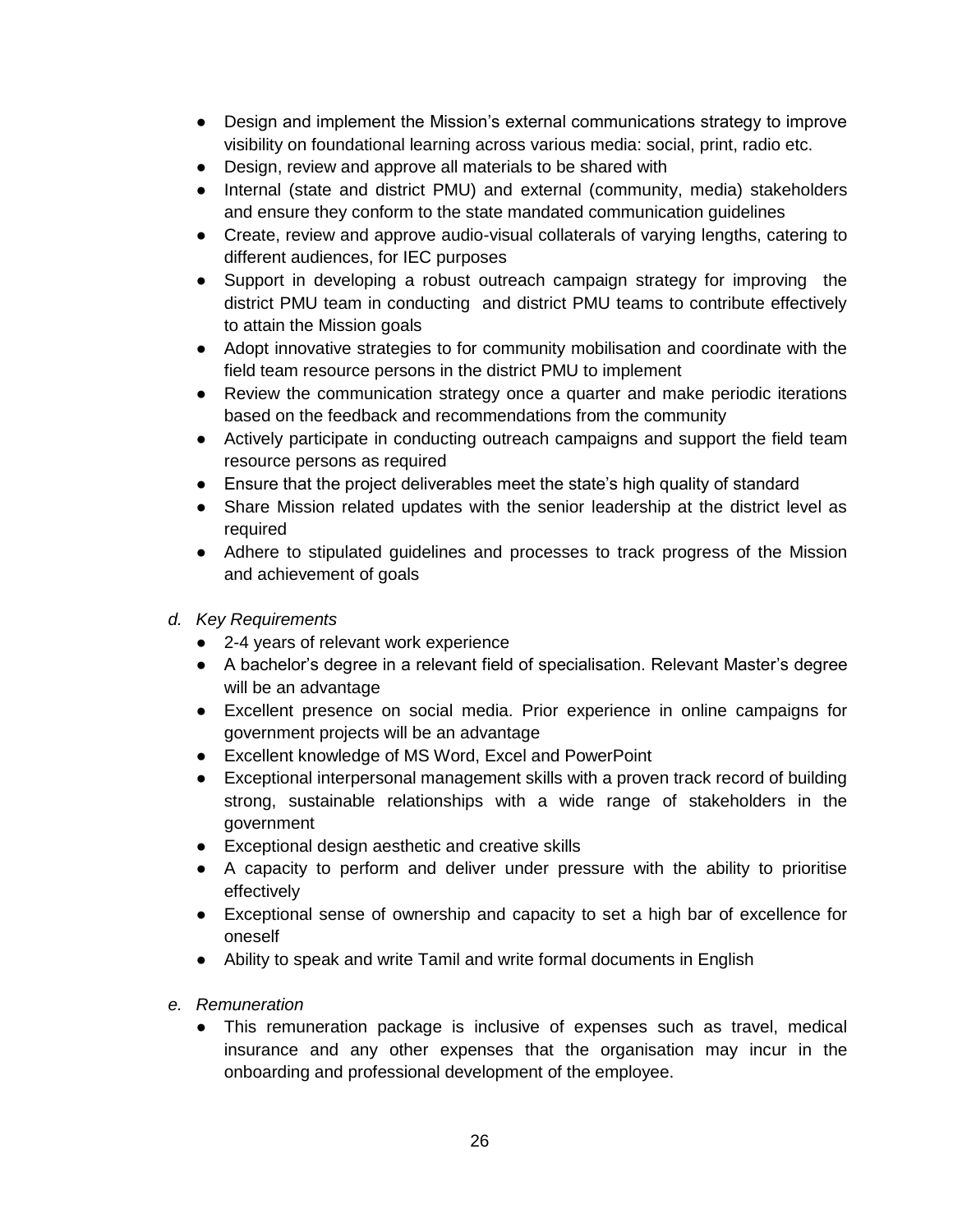# **4. Payment Schedule**

The selected organisations will agree upon the goals based on which the metrics and indicators will be set for each PMU employee. There will be quarterly reviews of goals vs achievement for the Mission as well as the individual.

The payment to the organisation will be made based on the below milestones. In the event, goals and related metrics are updated during the tenure of the programme, the changes will be documented and appropriate addendums will be attached to the signed agreement.

| SI.<br>No.                                    | <b>Deliverables</b>                                                                                                                                                                                                                                             | Anticipated<br><b>Timelines</b> | <b>Payment</b><br><b>Schedule</b> |
|-----------------------------------------------|-----------------------------------------------------------------------------------------------------------------------------------------------------------------------------------------------------------------------------------------------------------------|---------------------------------|-----------------------------------|
| 1.                                            | Develop and deploy Project Monitoring &<br>Assessment Framework.                                                                                                                                                                                                | $T0 + 1$ months                 | 10%                               |
| 2.                                            | <b>Onboarding Specified team members</b>                                                                                                                                                                                                                        | $T0 + 2$ months                 | 10%                               |
| 3.                                            | Transformation Design and Implementation Roll-out<br>plan for each initiative and prepare dashboard for<br>monitoring and progress review of the initiatives and<br>support the department's local IT to develop the<br>dashboard (on-board vendor if required) | $T0 + 3$ months                 | 20%                               |
| 4.                                            | Conduct data-driven reviews through dashboards<br>(i.e. max 4 reviews)                                                                                                                                                                                          | Every month                     | 5%                                |
|                                               | Payment shall be made based on reviews being<br>conducted $@$ 5% per month from T0 + 2 months<br>onwards till T0+12                                                                                                                                             |                                 |                                   |
| Note: T0 is the starting date of the project. |                                                                                                                                                                                                                                                                 |                                 |                                   |

The organisation may be permitted to submit claims for reimbursement towards expenses incurred as per project budgets towards the achievement of the milestone.

# **5. Proposal Evaluation**

# **5.1. Technical Qualification Criteria**

An organisation will be qualified upon meeting minimum criteria as evaluated through the 10 items listed below.

| Criteria 1: Number of years since incorporation |              |  |
|-------------------------------------------------|--------------|--|
| If the number of years since incorporation is:  | <b>Score</b> |  |
| $0 - 2$                                         | 0            |  |
| $3-5$                                           |              |  |
| $6 - 10$                                        | 2            |  |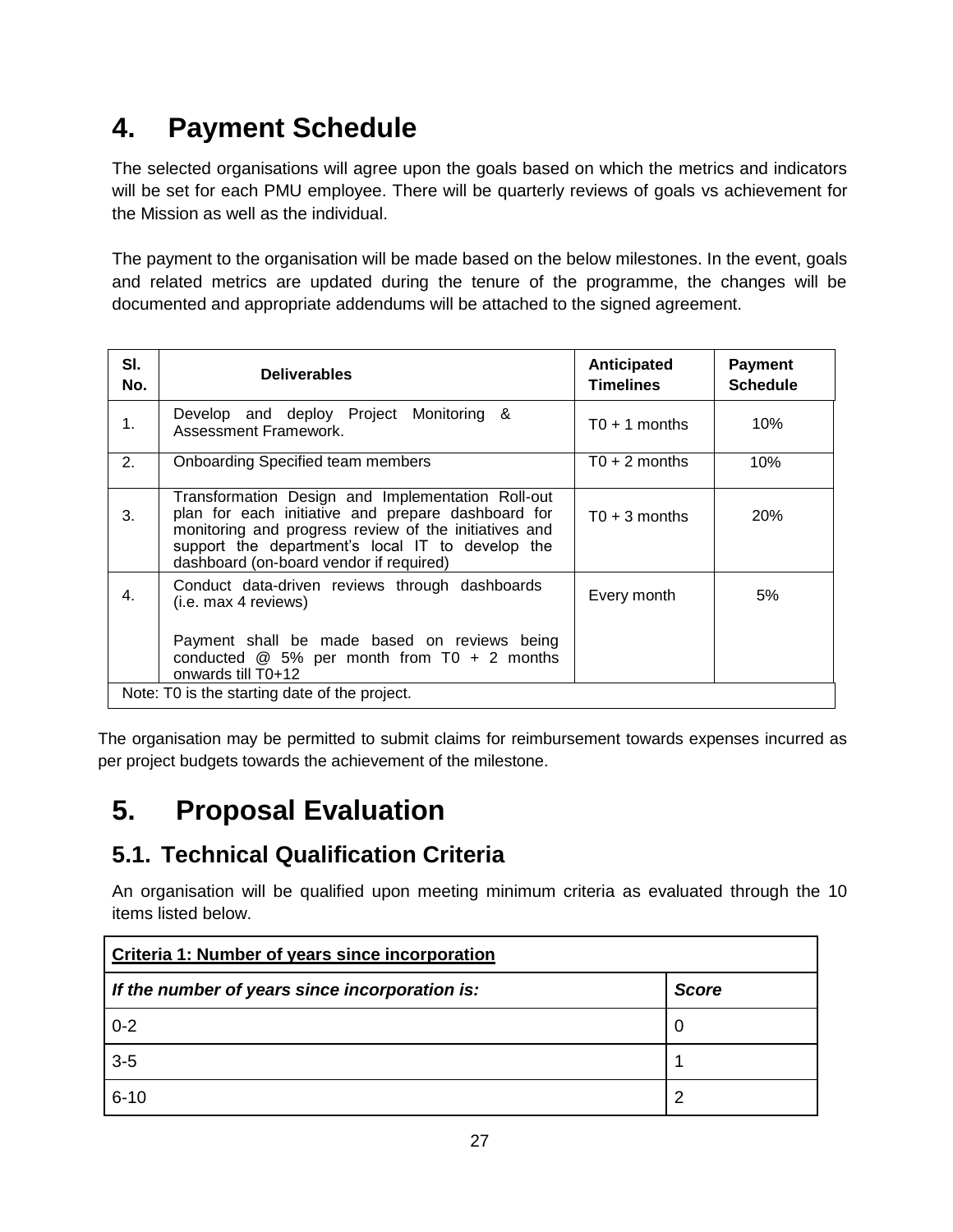| Criteria 2: Number of years of experience in Tamil Nadu |              |  |
|---------------------------------------------------------|--------------|--|
| If the number of years of experience is:                | <b>Score</b> |  |
| $0 - 2$                                                 | 0            |  |
| $3-5$                                                   |              |  |
| $6 - 10$                                                | 2            |  |
| >10                                                     | 3            |  |

| Criteria 3: Total years of experience of the 5 senior-most team members |              |  |
|-------------------------------------------------------------------------|--------------|--|
| If the total years of experience is:                                    | <b>Score</b> |  |
| $0 - 10$                                                                | 0            |  |
| $11 - 20$                                                               |              |  |
| $21 - 30$                                                               | 2            |  |
| $>30$                                                                   | 3            |  |

| Criteria 4: Number of government schools where FLN intervention was implemented in<br>the last five years in TN |              |  |  |
|-----------------------------------------------------------------------------------------------------------------|--------------|--|--|
| If the total number of government schools is:                                                                   | <b>Score</b> |  |  |
| $0 - 100$                                                                                                       | 0            |  |  |
| 101-500                                                                                                         |              |  |  |
| 501-1000                                                                                                        | 2            |  |  |
| >1000                                                                                                           | 3            |  |  |

| Criteria 5: % team members with prior teaching experience |              |  |  |
|-----------------------------------------------------------|--------------|--|--|
| If the % team members is:                                 | <b>Score</b> |  |  |
| $0 - 10%$                                                 | 0            |  |  |
| 11-30%                                                    |              |  |  |

28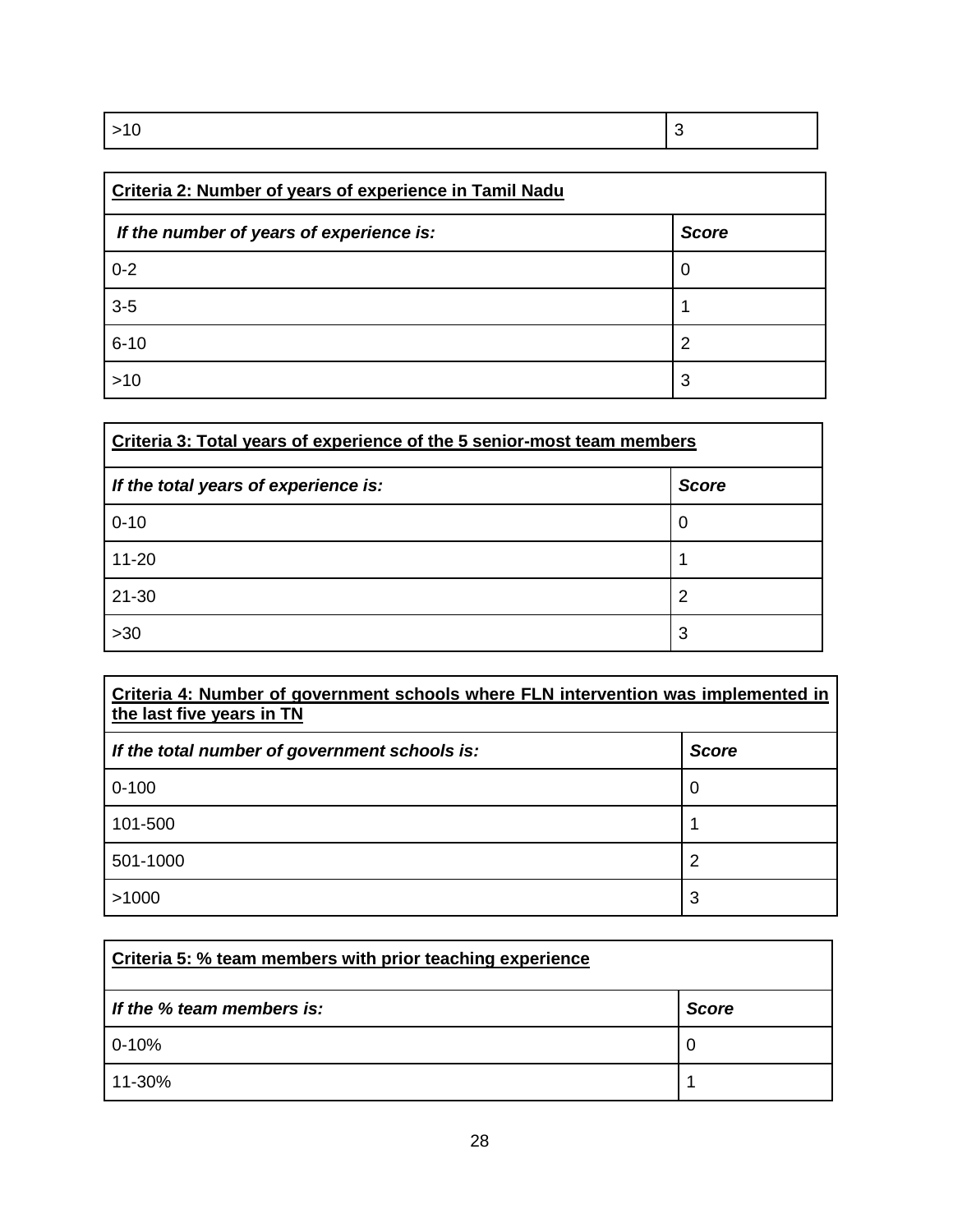| 31-50% | $\sim$      |
|--------|-------------|
| > 50%  | $\sim$<br>J |

| Criteria 6: Number of government school teachers trained in FLN in the last five years |              |  |
|----------------------------------------------------------------------------------------|--------------|--|
| If the number of government school teachers trained is:                                | <b>Score</b> |  |
| $0 - 100$                                                                              | 0            |  |
| 101-250                                                                                |              |  |
| 251-500                                                                                | 2            |  |
| > 500                                                                                  | 3            |  |

| Criteria 7: Experience of creating FLN materials for classes 1-3 in Tamil, English and<br><b>Maths</b> |              |  |  |
|--------------------------------------------------------------------------------------------------------|--------------|--|--|
| If the subject includes:                                                                               | <b>Score</b> |  |  |
| None                                                                                                   | 0            |  |  |
| Any one of the three                                                                                   |              |  |  |
| Any 2 of the three                                                                                     | 2            |  |  |
| All <sub>3</sub>                                                                                       | 3            |  |  |

| Criteria 8: Experience creating FLN assessments aligned to Tamil Nadu stateboard<br>syllabus (Tamil, English, Maths) |              |
|----------------------------------------------------------------------------------------------------------------------|--------------|
| If the subject includes:                                                                                             | <b>Score</b> |
| None                                                                                                                 | 0            |
| Any one of the three                                                                                                 |              |
| Any 2 of the three                                                                                                   | 2            |
| All <sub>3</sub>                                                                                                     | 3            |

| Criteria 9: Experience of creating FLN digital content for government school teachers<br>and students (Tamil, English, Maths) |              |  |
|-------------------------------------------------------------------------------------------------------------------------------|--------------|--|
| If the subject includes:                                                                                                      | <b>Score</b> |  |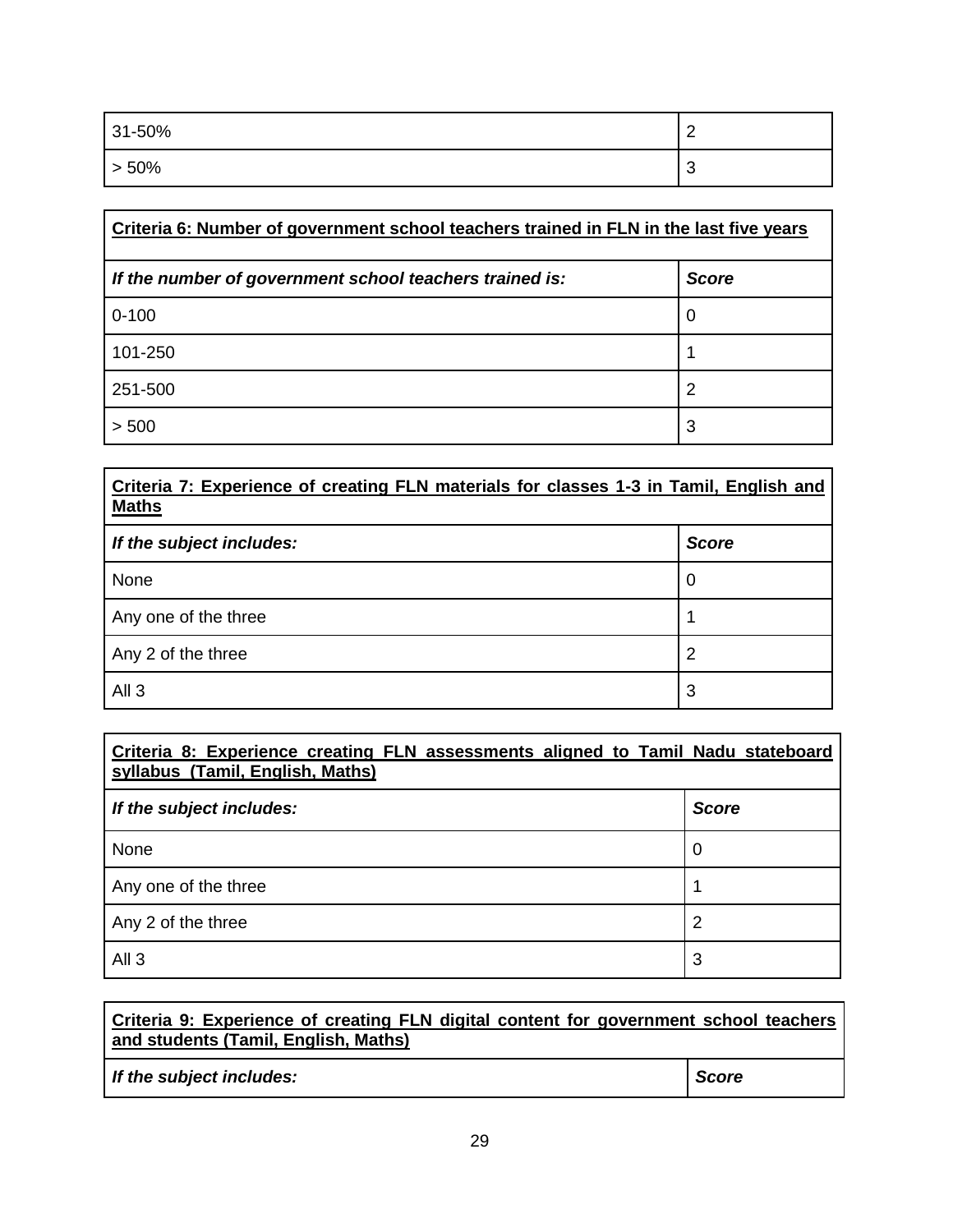| None                 | U |
|----------------------|---|
| Any one of the three |   |
| Any 2 of the three   | ႒ |
| All <sub>3</sub>     | 3 |

| Criteria 10: Average Annual organisational budget over the past three years (2018-<br>2020) |              |  |  |
|---------------------------------------------------------------------------------------------|--------------|--|--|
| If the subject includes:                                                                    | <b>Score</b> |  |  |
| 0-50 lakhs                                                                                  | 0            |  |  |
| Between 50 lakhs and 1 Crore                                                                |              |  |  |
| Between 1 Crore and 2 Crores                                                                | 2            |  |  |
| More than 2 Crores                                                                          | 3            |  |  |

# **5.2. Selection Methodology**

The selection of Organisation will be in accordance with the Quality and Cost Based Selection (QCBS) system:

- 5.2.1. The proposal for the PMU will be evaluated against the evaluation criteria mentioned under section 5.1. Minimum 20 points (out of 30 points) are required for technical qualification of the Organisation. Organisations scoring more or equal to 66% will be considered as "Qualified Organisation".
- 5.2.2. Financial proposal will be opened for only "Qualified Organisation" who meets a minimum score of 60% as part of technical evaluation.
- 5.2.3. For Financial Proposal score, the least-cost selection method will be applied. The financial score will be calculated with Lowest Financial Bid (LFB) being given 100 points and all other bidders price (P) being given scores in proportion to the LFB out of 100, i.e.  $FP = (LFB/P*100)$
- 5.2.4. Proposals for the "Qualified Organisation" during the process of evaluation will finally be ranked according to their combined score of Technical Proposal (TP) and Financial Proposal (FP) scores.
- 5.2.5. The weightage given to technical (Tw) and financial (Fw) proposals are as follows:
- 5.2.6. Tw =80% and Fw = 20%
- 5.2.7. Combined Total Score =  $(TP \times Tw) + (FP \times Fw)$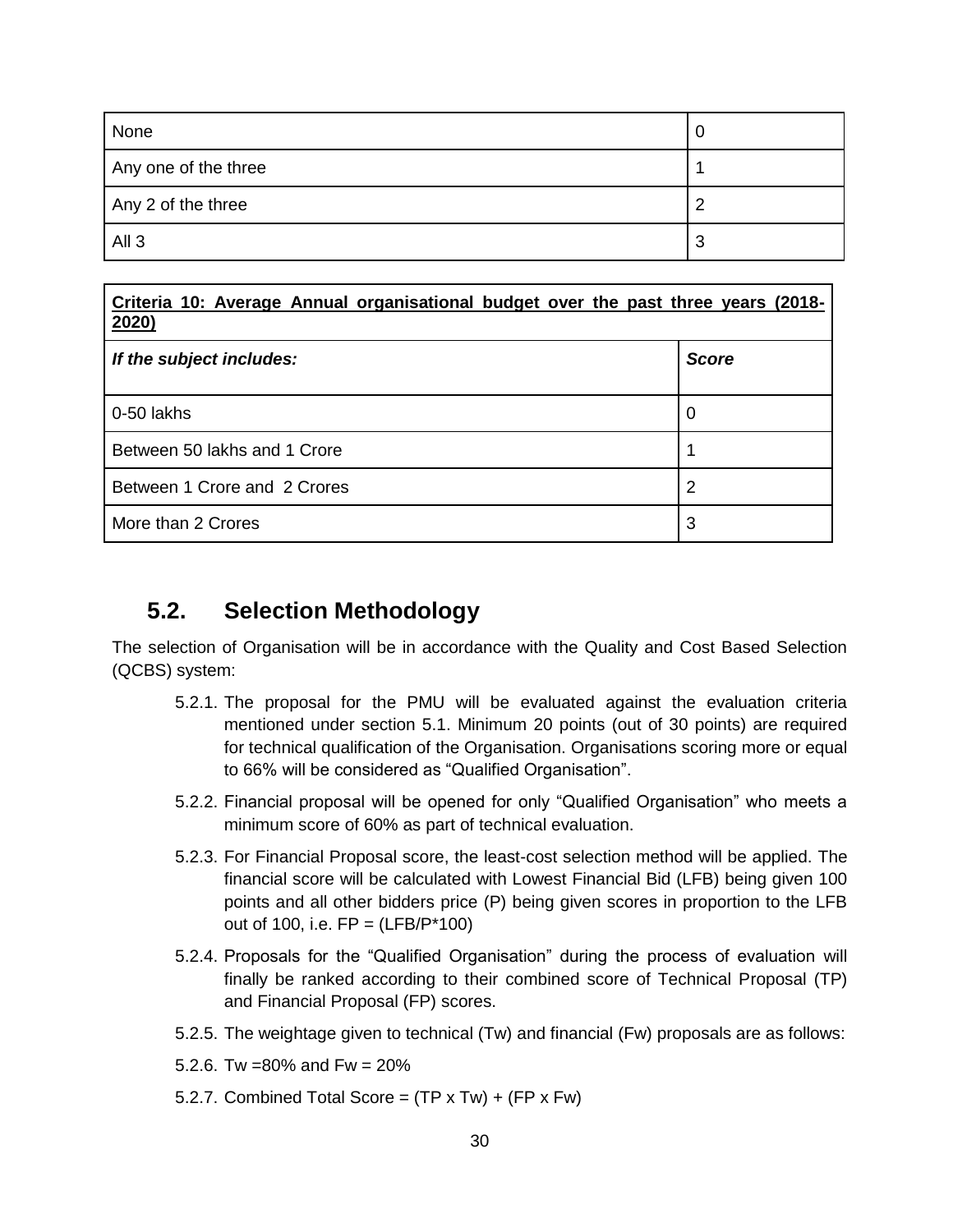- 5.2.8. The selected Organisation shall have the highest combined total score.
- 5.2.9. The second highest Organisation shall be kept in reserve and may be invited for negotiation in case the first ranked Organisation withdraws or fails to comply with requirements, as the case may be.
- 5.2.10. In the event, if the combined total score is tied then the Organisation securing the highest technical score will be adjudicated as the Best Value Organisation for the award of the project.

# **6. Standard Forms**

The Technical Proposal shall comprise an Executive Summary plus the relevant forms as instructed under the terms of this RfP document.

**Executive Summary**: This section should present an overall summary of the key elements of the Technical Proposal including specific experience of the organisation(s), proposed technical approach & methodology, work plan and team composition.

Form 6A: Covering Letter

Form 6B: General Information

Form 6C: Organisation's Experience

Form 6D: Description of Approach and Work Plan for Performing the Assignment

Form 6E: Financial Proposal Submission Form

Form 6F: Summary of Costs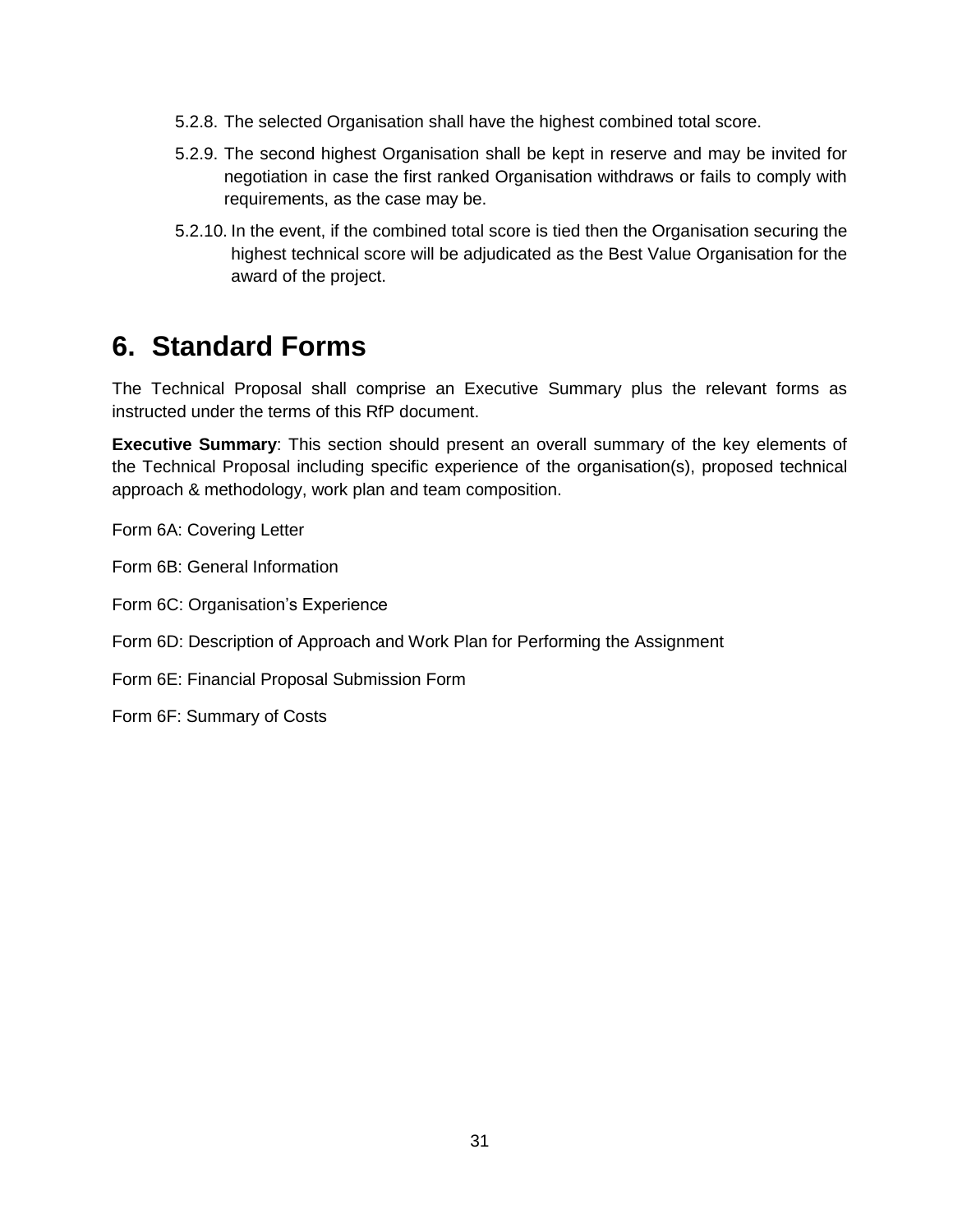#### **Form 6A: Covering Letter**

*(To be submitted on the Organisation's letterhead)*

<<Insert Date and location>> To,

#### **State Project Director**

Samagra Shiksha Office, DPI Campus, College Road, Nungambakkam, Chennai, Tamil Nadu 600006

#### Dear Sir/Madam,

Sub: Submission of proposal in response to RfP for <RfP title> and <RfP No.>

We, the undersigned, offer to provide the services for [Insert title of assignment] in accordance with your Request for Proposals (RfP) <RfP No.> dated [Insert Date] and our Proposal. [Select] appropriate wording depending on the selection method stated in the RfP]: "We are hereby submitting our Proposal, which includes the Technical Proposal and a Financial Proposal (separately), as specified in the RfP document". We hereby declare that:

- a) All the information and statements made in this Proposal are true and we accept that any misinterpretation or misrepresentation contained in this Proposal may lead to our disqualification
- b) Our Proposal shall be valid and remain binding upon us until [insert day, month and year in accordance with Bid Validity Period].
- c) We have no conflict of interest in accordance with the RfP <No.> terms.
- d) We meet the eligibility requirements as stated in RfP <No.>
- e) Our Proposal is binding upon us and subject to any modifications resulting from the Contract negotiations.

We undertake, if our Proposal is accepted and the Contract is signed, to initiate the Services related to the assignment no later than the date finalized by the State of Tamil Nadu upon award of contract.

Yours sincerely,

Signature (of Organisation's authorized representative) {In full and initials}:

Full name: {insert full name of authorized representative}

Title: {insert title/position of authorized representative} Name of Organisation's Authorised Signatory (Organisation's name):

Address: {insert the authorized representative's address}

Phone/fax: {insert the authorized representative's phone and fax number, if applicable} Email: {insert the authorized representative's email address}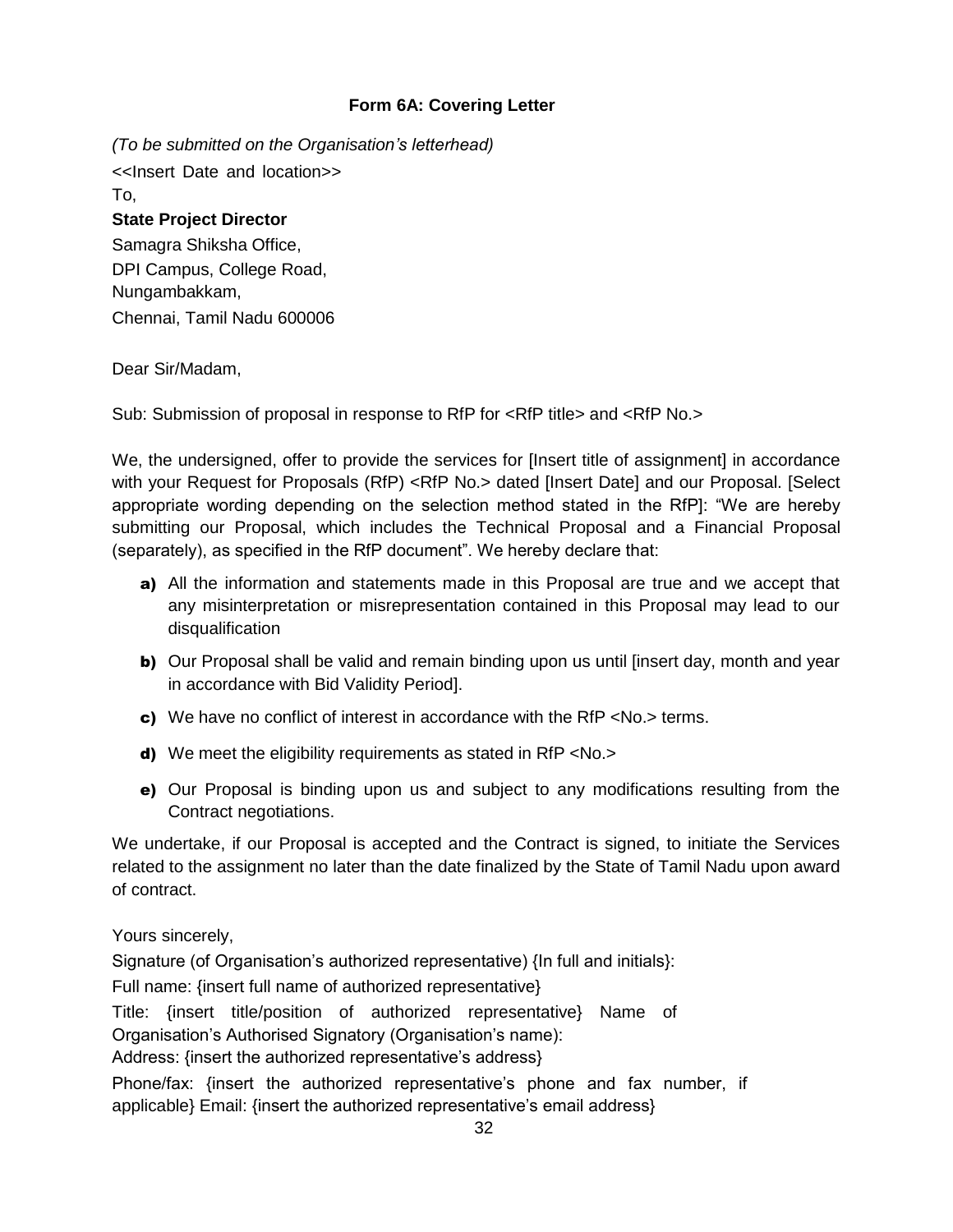#### **Form 6B: General Information**

| <b>S. No.</b> | <b>Particulars</b>                                                                                                                                                          | <b>Documents to be Provided</b>                                                                                                      |  |  |
|---------------|-----------------------------------------------------------------------------------------------------------------------------------------------------------------------------|--------------------------------------------------------------------------------------------------------------------------------------|--|--|
|               | <b>Details of the Organisation</b>                                                                                                                                          |                                                                                                                                      |  |  |
| 1.            | <b>Name</b>                                                                                                                                                                 |                                                                                                                                      |  |  |
|               | <b>Address</b>                                                                                                                                                              | Please provide local office registration details<br>(if any)                                                                         |  |  |
|               | <b>Telephone</b>                                                                                                                                                            |                                                                                                                                      |  |  |
|               | <b>Email</b>                                                                                                                                                                |                                                                                                                                      |  |  |
|               | Fax                                                                                                                                                                         |                                                                                                                                      |  |  |
|               | Website                                                                                                                                                                     |                                                                                                                                      |  |  |
| 2.            | <b>Details of Authorized person</b>                                                                                                                                         | Please provide the power of attorney or board<br>resolution.                                                                         |  |  |
| a             | <b>Name</b>                                                                                                                                                                 |                                                                                                                                      |  |  |
| b             | <b>Address</b>                                                                                                                                                              |                                                                                                                                      |  |  |
| C             | <b>Telephone / Email</b>                                                                                                                                                    |                                                                                                                                      |  |  |
| 3.5           | <b>Registration Details</b>                                                                                                                                                 |                                                                                                                                      |  |  |
| a             | Date of Incorporation of Organisation                                                                                                                                       | Copy of Incorporation Certificate of the<br>Organisation to be provided                                                              |  |  |
| b             | <b>PAN and GST number</b>                                                                                                                                                   | Copy of PAN & GST                                                                                                                    |  |  |
| 4.            | <b>Company Profile and Strength</b>                                                                                                                                         | Company background and history                                                                                                       |  |  |
|               |                                                                                                                                                                             | No. of full-time employees (documents<br>showing number of employees on payroll<br>as of $30^{th}$ June 2021)                        |  |  |
| 5.            | <b>Annual Turnover of last three years</b>                                                                                                                                  | Audited Balance Sheets of last three financial<br>years indicating Annual Turnover certified by<br>Statutory Auditor to be attached. |  |  |
| 6.            | Does the Organisation have prior<br>working experience with Tamil Nadu<br>Government educational state apex<br>bodies formalized by MoU in the past<br>5 years? (Yes/No)    |                                                                                                                                      |  |  |
| 7.            | Organisation<br>the<br><b>Has</b><br>been<br>blacklisted<br><b>Central/State</b><br>by<br>Government / Department / PSUs in<br>India as on bid submission date?<br>(Yes/No) |                                                                                                                                      |  |  |
| 8.            | Any other relevant information                                                                                                                                              |                                                                                                                                      |  |  |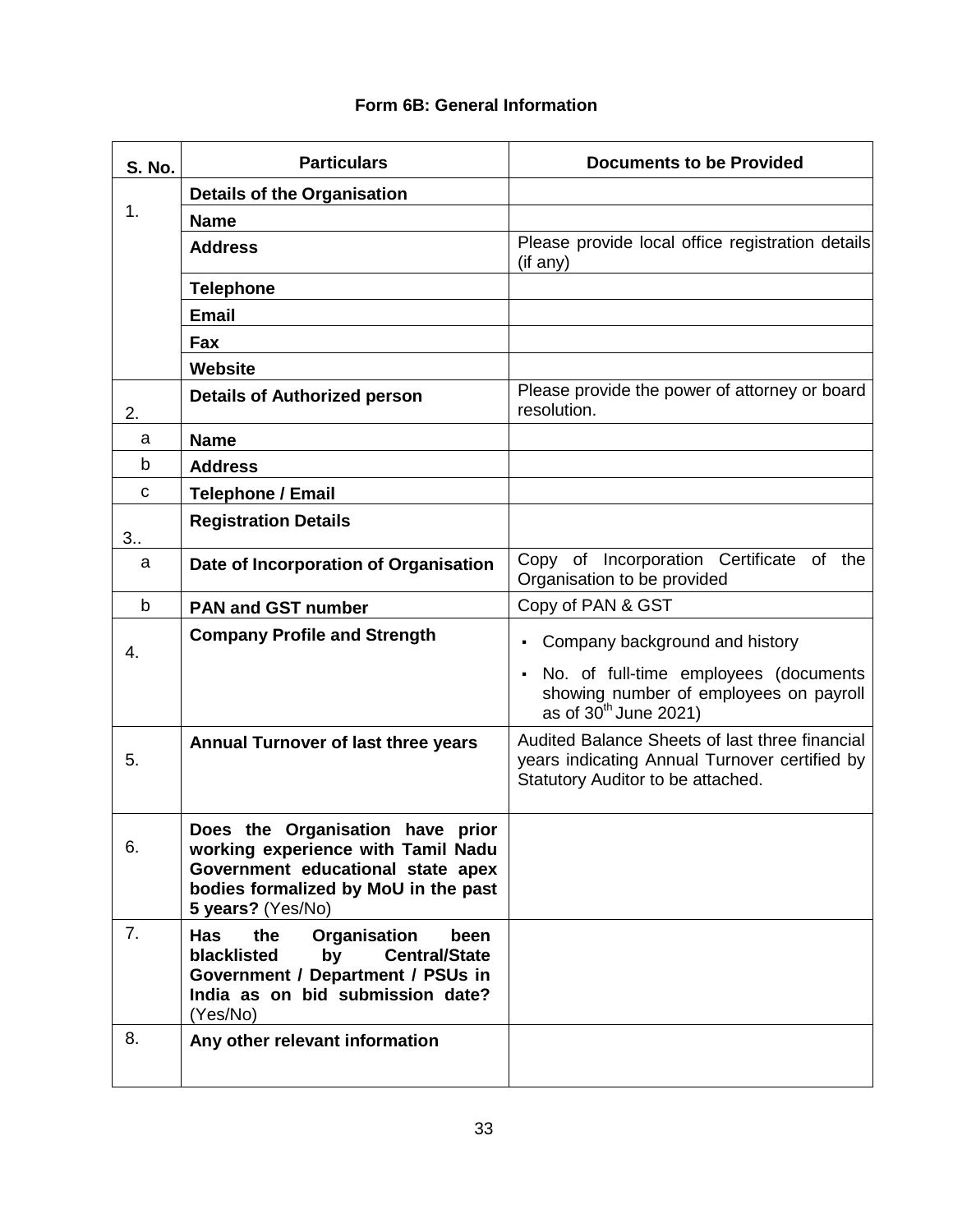#### **Form 6C: Organisation's Experience**

[Using the format below, provide information on each assignment for which your Organisation was legally contracted either individually as a corporate entity for carrying out services similar to the ones requested under this assignment.]

- Exhibit projects in the last five (5) years with copy of proof of experience as per the required evaluation criteria.
- The proof of experience may include MoU/Work Order/ Engagement Letter/ Contract Agreement / Master Service Agreement and Client Satisfactory Work certificate / Completion Certificate from the client / Self-certificate signed by the Authorised Signatory in whose name the Power of Attorney/ Board Resolution has been issued.
- The supporting documents furnished by organisation as proof of experience should clearly cover the key aspects (e.g., contract value, start/ end date/ scope etc) as per the prescribed evaluation criteria

| <b>Assignment Name:</b>                                                      | <b>Contract (in INR in Crore)</b>                  |
|------------------------------------------------------------------------------|----------------------------------------------------|
| Country:<br>Location within country:                                         | Duration of assignment (months):                   |
| <b>Name of Client:</b>                                                       | Total No. of staff-months of<br>the<br>assignment: |
| <b>Start</b><br>(Month/Year):<br>Date<br>Completion Date (Month/Year):       | <b>Name of Lead Partner:</b>                       |
| <b>Description of Project:</b>                                               |                                                    |
| Description of actual services provided by your staff within the assignment: |                                                    |

#### **Organisation's Name:**

#### **Authorized Signature: Note:**

Please limit the description of the project in two A4 size sheet of paper. Descriptions exceeding two A4 size sheet of paper shall not be considered for evaluation.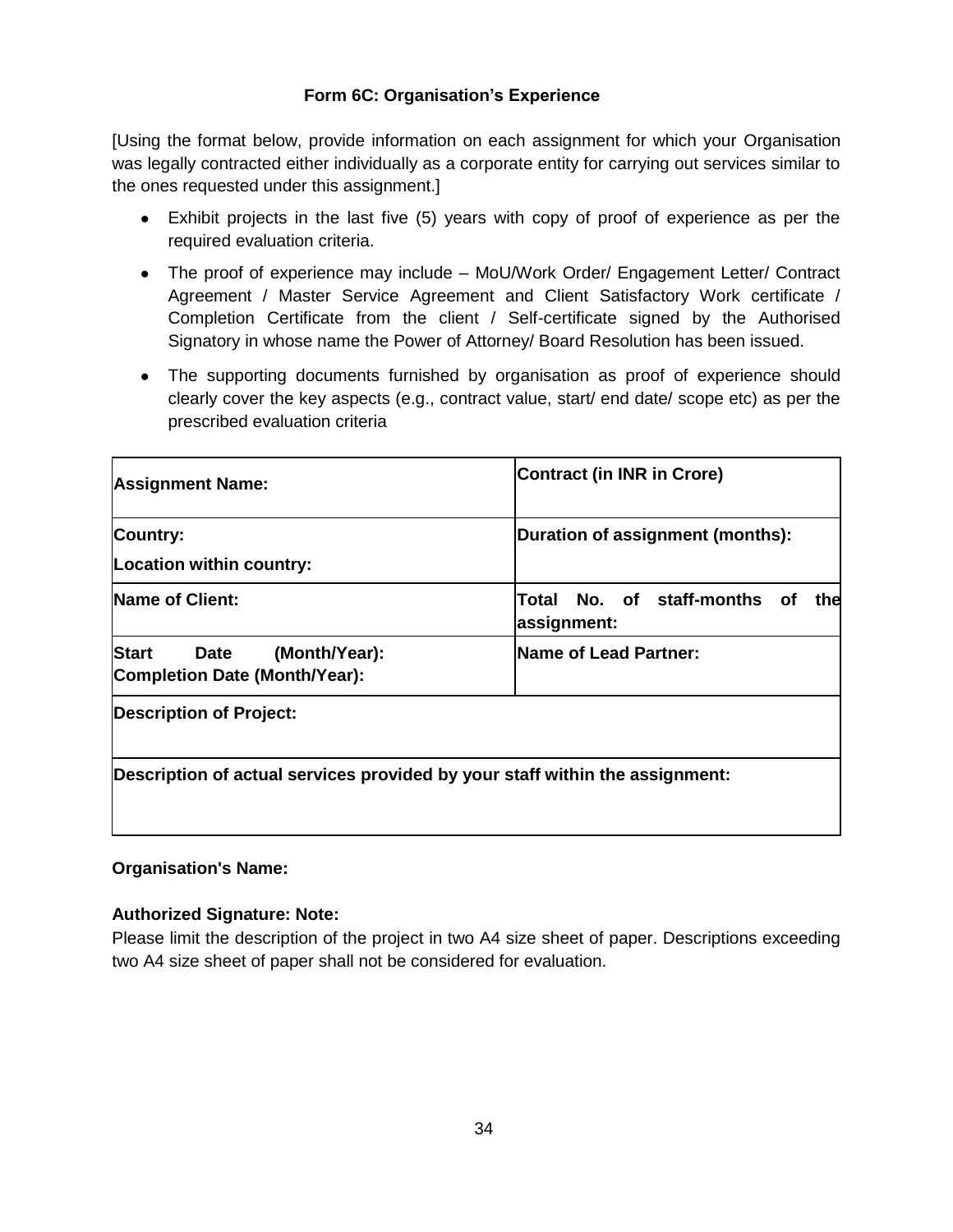#### **Form 6D: Description of Approach and Work Plan for Performing the Assignment**

Technical approach and work plan are key components of the Technical Proposal. The Bidders will present their Technical Proposal (items A, B and C below) in no more than 40 single-sided or 20 double- sided printed sheets (A-4 size, minimum 11 font size). The page count does not include the Forms.

- A. Technical Approach and Methodology,
- B. Work Plan, and
- C. Organisation and Staffing,

**Technical Approach and Methodology:** In this section the Organisation should explain the understanding of the assignment, approach to the services and methodology for carrying out the activities. The Organisation should highlight any challenges anticipated in delivering a programme of this nature and discuss proposed approaches to overcome the challenges and meet the requirements of the assignment.

**Work Plan**: In this section the Organisation should describe the overall work plan for the activities of the assignment and a detailed work plan for various phases of assignment. The work plan must demonstrate understanding of the scope of work and ability to translate the scope into a feasible working plan.

**Organisation and Staffing**: In this section the Organisation should briefly discuss the structure, composition, roles and responsibility of the team members and how the team will ensure timely delivery of the agreed upon services.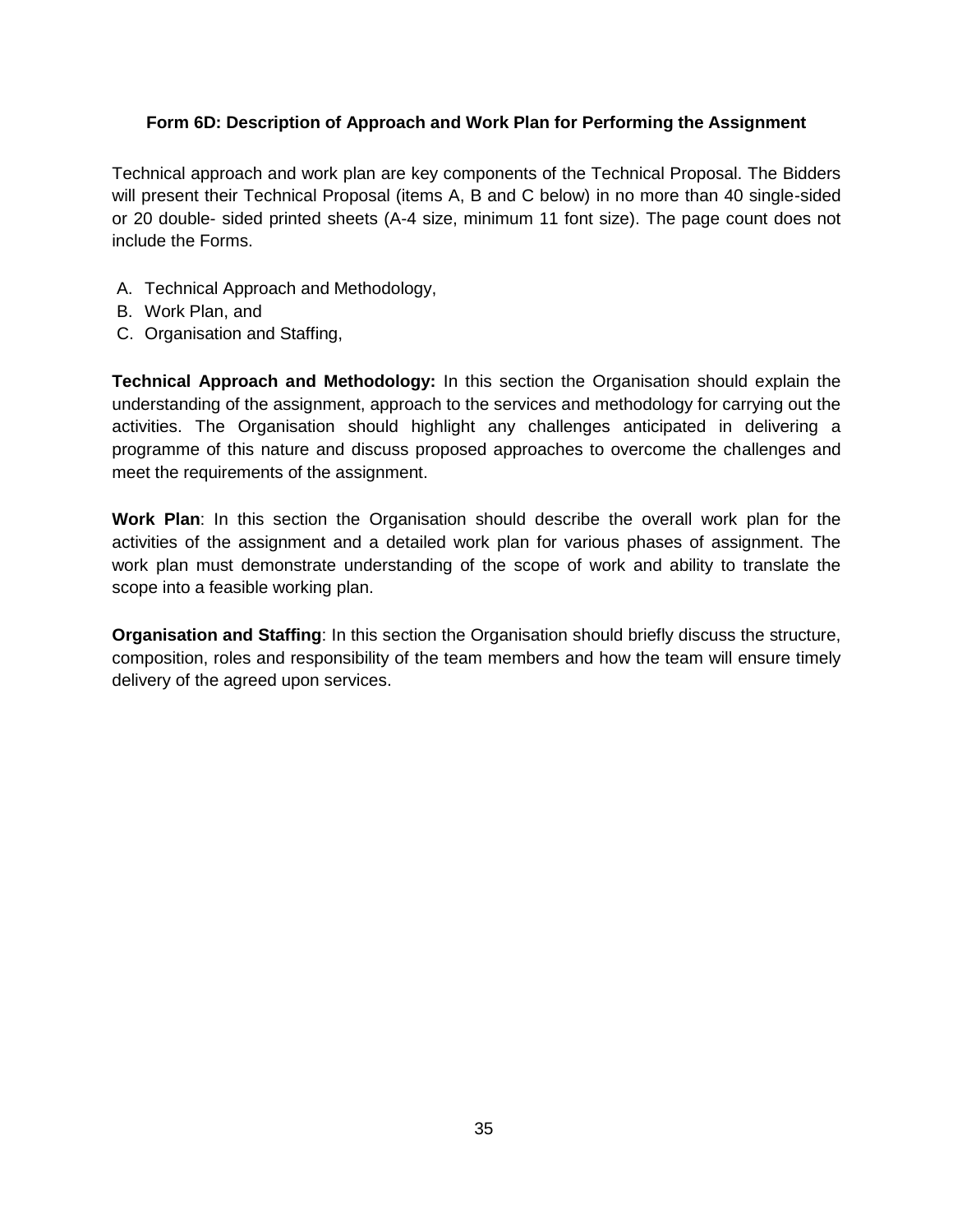### **Form 6E: Financial Proposal Submission Form**

[Location] [Date]

> To: **State Project Director**  Samagra Shiksha Office, DPI Campus, College Road, Nungambakkam, Chennai, Tamil Nadu 600 006

Dear Sir/ Madam,

**Subject:** Submission of financial proposal in response to RfP for <RfP title> and <RfP No.>

We, the undersigned, offer to provide the services for [name of assignment] in accordance with your Request for Proposal dated [date]. Our attached Financial Proposal is for the sum of [amount(s) in words and figures] for undertaking the assignment as per the Terms & Conditions enclosed.

Our Financial Proposal shall be binding upon us subject to the modifications resulting from arithmetic correction, if any, up to expiration of the validity period of the Proposal, i.e. [date].

We undertake that, in competing for (and, if the award is made to us, in executing) the above contract, we will strictly observe the laws against fraud and corruption in force in India namely ― Prevention of Corruption Act 1988.

We understand you are not bound to accept any Proposal you receive.

Yours sincerely, Authorized Signature [In full and initials]: Name and Title of Signatory: Name of Organisation and Address: